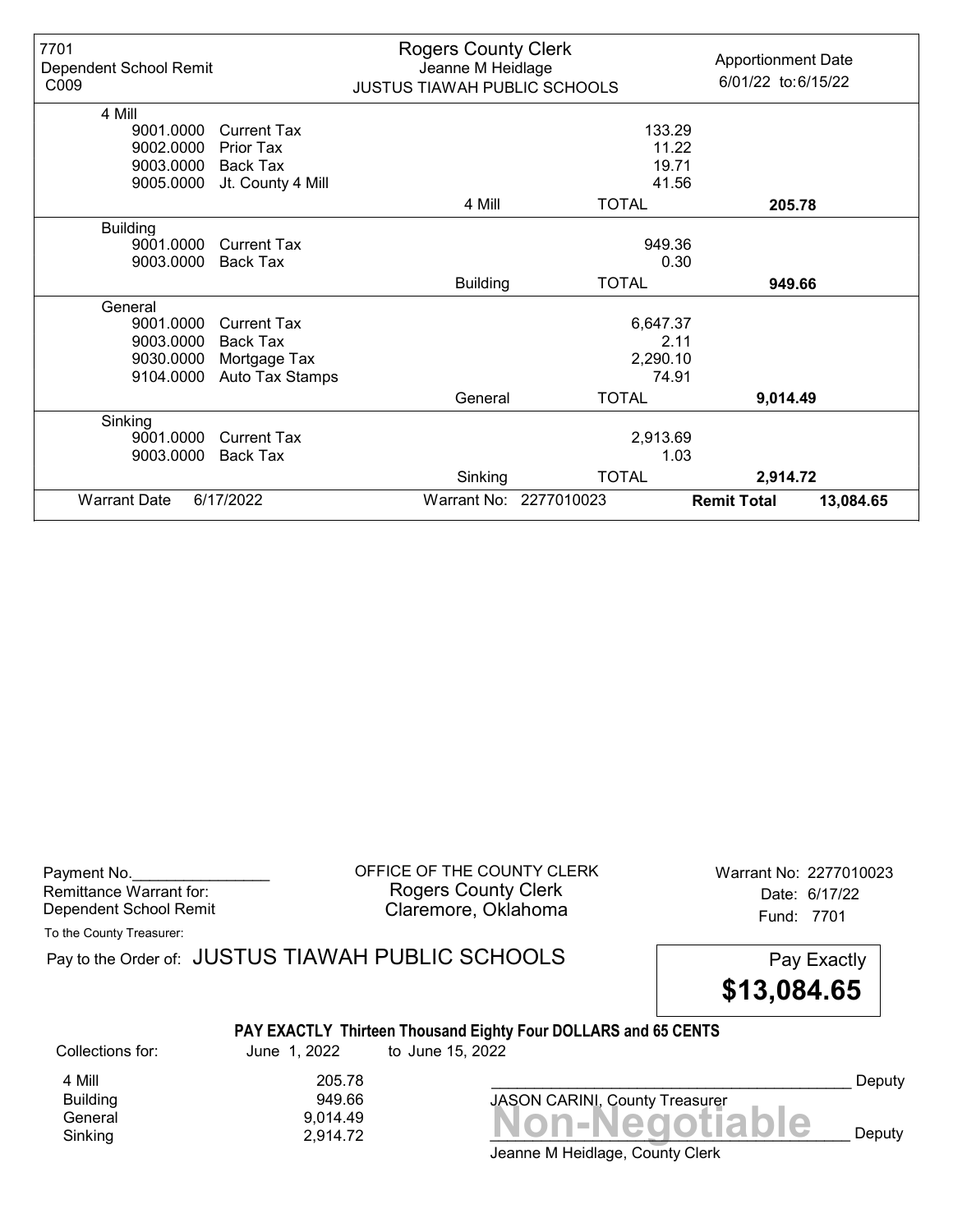| 7702<br>Independent School Remit<br>1001 |                       | <b>Rogers County Clerk</b><br>Jeanne M Heidlage<br><b>CLAREMORE PUBLIC SCHOOLS</b> |                        | <b>Apportionment Date</b><br>6/01/22 to:6/15/22 |
|------------------------------------------|-----------------------|------------------------------------------------------------------------------------|------------------------|-------------------------------------------------|
| 4 Mill                                   |                       |                                                                                    |                        |                                                 |
| 9001.0000                                | <b>Current Tax</b>    |                                                                                    | 942.85                 |                                                 |
| 9002.0000                                | Prior Tax             |                                                                                    | 79.35                  |                                                 |
| 9003.0000                                | Back Tax              |                                                                                    | 139.42                 |                                                 |
| 9005.0000                                | Jt. County 4 Mill     |                                                                                    | 293.99                 |                                                 |
|                                          |                       | 4 Mill                                                                             | <b>TOTAL</b>           | 1,455.61                                        |
| <b>Building</b>                          |                       |                                                                                    |                        |                                                 |
| 9001.0000                                | <b>Current Tax</b>    |                                                                                    | 1,061.46               |                                                 |
| 9002.0000                                | <b>Prior Tax</b>      |                                                                                    | 55.90                  |                                                 |
| 9003.0000                                | Back Tax              |                                                                                    | 99.03                  |                                                 |
|                                          |                       | <b>Building</b>                                                                    | <b>TOTAL</b>           | 1,216.39                                        |
| General                                  |                       |                                                                                    |                        |                                                 |
| 9001.0000                                | <b>Current Tax</b>    |                                                                                    | 7,428.13               |                                                 |
| 9002.0000                                | Prior Tax             |                                                                                    | 391.17                 |                                                 |
| 9003.0000                                | <b>Back Tax</b>       |                                                                                    | 693.01                 |                                                 |
| 9008.0000                                | Interest Income Funds |                                                                                    |                        | 2.04                                            |
| 9030.0000                                | Mortgage Tax          |                                                                                    | 16,199.41              |                                                 |
| 9104.0000                                | Auto Tax Stamps       |                                                                                    | 529.91                 |                                                 |
|                                          |                       | General                                                                            | <b>TOTAL</b>           | 25,243.67                                       |
| Sinking                                  |                       |                                                                                    |                        |                                                 |
| 9001.0000                                | <b>Current Tax</b>    |                                                                                    | 4,138.44               |                                                 |
| 9002.0000                                | Prior Tax             |                                                                                    | 253.49                 |                                                 |
| 9003.0000                                | <b>Back Tax</b>       |                                                                                    | 468.86                 |                                                 |
|                                          |                       | Sinking                                                                            | <b>TOTAL</b>           | 4,860.79                                        |
| <b>Warrant Date</b>                      | 6/17/2022             |                                                                                    | Warrant No: 2277020282 | <b>Remit Total</b><br>32,776.46                 |

Payment No. 2277020282 CORPICE OF THE COUNTY CLERK Warrant No: 2277020282 Rogers County Clerk Date: 6/17/22 Independent School Remit **Claremore, Oklahoma** Fund: 7702

To the County Treasurer:

Pay to the Order of: CLAREMORE PUBLIC SCHOOLS Pay Exactly

\$32,776.46

#### PAY EXACTLY Thirty Two Thousand Seven Hundred Seventy Six DOLLARS and 46 CENTS

Collections for: June 1, 2022 to June 15, 2022

4 Mill 1,455.61<br>Building 1,216.39 1,216.39

General 25,243.67<br>General 25,243.67<br>Sinking 4,860.79 **Non-Negotiable** Sinking and  $4,860.79$  and  $4,860.79$  and  $4,860.79$  and  $4,860.79$  and  $4,860.79$  and  $4,860.79$  and  $4,860.79$  and  $4,860.79$  and  $4,860.79$  and  $4,860.79$  and  $4,860.79$  and  $4,860.79$  and  $4,860.79$  and  $4,860.79$  and

JASON CARINI, County Treasurer

Deputy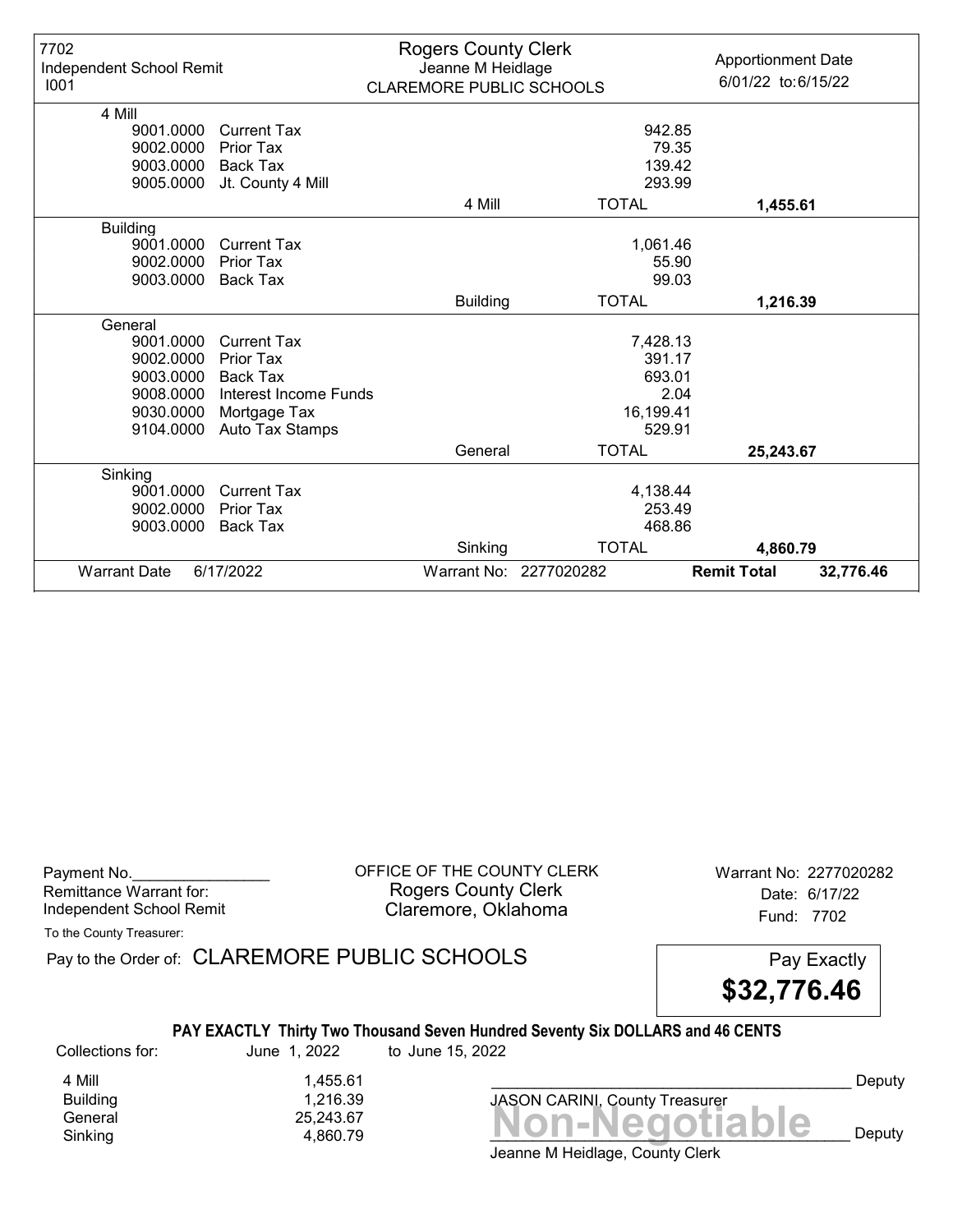| 7702<br>Independent School Remit<br>1002 |                    | <b>Rogers County Clerk</b><br>Jeanne M Heidlage<br>CATOOSA PUBLIC SCHOOLS |                        | <b>Apportionment Date</b><br>6/01/22 to:6/15/22 |
|------------------------------------------|--------------------|---------------------------------------------------------------------------|------------------------|-------------------------------------------------|
| 4 Mill                                   |                    |                                                                           |                        |                                                 |
| 9001.0000                                | <b>Current Tax</b> |                                                                           | 444.00                 |                                                 |
| 9002.0000                                | <b>Prior Tax</b>   |                                                                           | 37.36                  |                                                 |
| 9003.0000                                | <b>Back Tax</b>    |                                                                           | 65.65                  |                                                 |
| 9005.0000                                | Jt. County 4 Mill  |                                                                           | 138.44                 |                                                 |
|                                          |                    | 4 Mill                                                                    | <b>TOTAL</b>           | 685.45                                          |
| <b>Building</b>                          |                    |                                                                           |                        |                                                 |
| 9001.0000                                | <b>Current Tax</b> |                                                                           | 291.48                 |                                                 |
| 9002.0000                                | Prior Tax          |                                                                           | 123.40                 |                                                 |
| 9003.0000                                | <b>Back Tax</b>    |                                                                           | 77.87                  |                                                 |
|                                          |                    | <b>Building</b>                                                           | <b>TOTAL</b>           | 492.75                                          |
| General                                  |                    |                                                                           |                        |                                                 |
| 9001.0000                                | <b>Current Tax</b> |                                                                           | 2,042.64               |                                                 |
| 9002.0000                                | Prior Tax          |                                                                           | 864.78                 |                                                 |
| 9003.0000                                | <b>Back Tax</b>    |                                                                           | 545.75                 |                                                 |
| 9030.0000                                | Mortgage Tax       |                                                                           | 7,628.46               |                                                 |
| 9104.0000                                | Auto Tax Stamps    |                                                                           | 249.54                 |                                                 |
|                                          |                    | General                                                                   | <b>TOTAL</b>           | 11,331.17                                       |
| Sinking                                  |                    |                                                                           |                        |                                                 |
| 9001.0000                                | <b>Current Tax</b> |                                                                           | 1,059.91               |                                                 |
| 9002.0000                                | <b>Prior Tax</b>   |                                                                           | 460.92                 |                                                 |
| 9003.0000                                | <b>Back Tax</b>    |                                                                           | 306.68                 |                                                 |
|                                          |                    | Sinking                                                                   | <b>TOTAL</b>           | 1,827.51                                        |
| <b>Warrant Date</b>                      | 6/17/2022          |                                                                           | Warrant No: 2277020283 | <b>Remit Total</b><br>14,336.88                 |

| Payment No.              |  |
|--------------------------|--|
| Remittance Warrant for:  |  |
| Independent School Remit |  |

OFFICE OF THE COUNTY CLERK Warrant No: 2277020283 Rogers County Clerk Date: 6/17/22 Claremore, Oklahoma<br>
Fund: 7702

To the County Treasurer:

Pay to the Order of: CATOOSA PUBLIC SCHOOLS Pay Exactly

\$14,336.88

## PAY EXACTLY Fourteen Thousand Three Hundred Thirty Six DOLLARS and 88 CENTS

Collections for: June 1, 2022 to June 15, 2022

4 Mill 685.45<br>Building 492.75 **Building** 

Banding<br>General 11,331.17<br>Sinking 1,827.51 **Non-Negotiable** Sinking and  $1,827.51$  and  $1,827.51$  and  $1,827.51$  and  $1,827.51$  and  $1,827.51$  and  $1,827.51$  and  $1,827.51$  and  $1,827.51$  and  $1,827.51$  and  $1,827.51$  and  $1,827.51$  and  $1,827.51$  and  $1,827.51$  and  $1,827.51$  and

JASON CARINI, County Treasurer

Deputy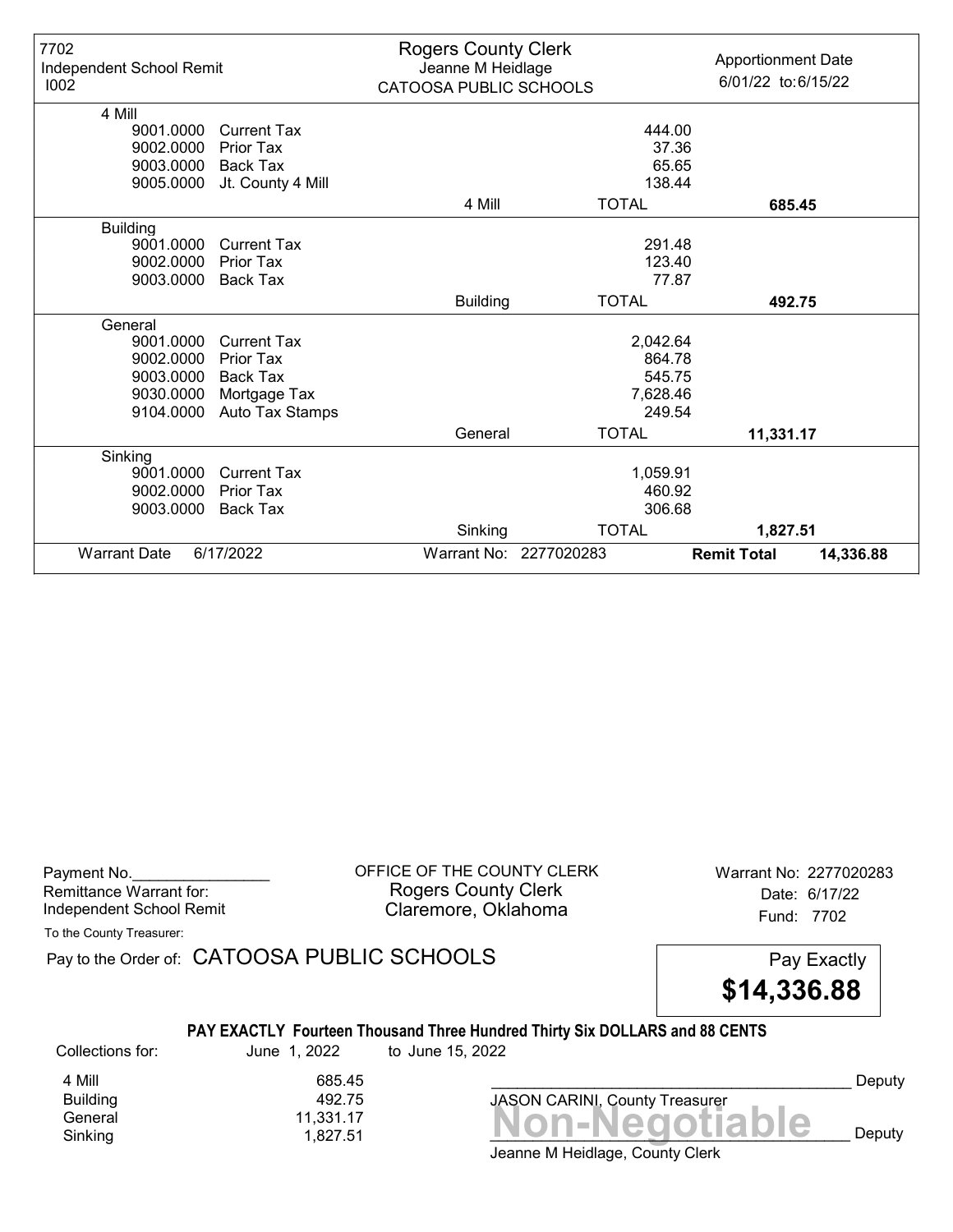| 7702<br>Independent School Remit<br>1003 |                    | <b>Rogers County Clerk</b><br>Jeanne M Heidlage<br>CHELSEA PUBLIC SCHOOLS |                        | <b>Apportionment Date</b><br>6/01/22 to:6/15/22 |
|------------------------------------------|--------------------|---------------------------------------------------------------------------|------------------------|-------------------------------------------------|
| 4 Mill                                   |                    |                                                                           |                        |                                                 |
| 9001.0000                                | <b>Current Tax</b> |                                                                           | 188.63                 |                                                 |
| 9002.0000                                | Prior Tax          |                                                                           | 15.87                  |                                                 |
| 9003.0000                                | <b>Back Tax</b>    |                                                                           | 27.89                  |                                                 |
| 9005.0000                                | Jt. County 4 Mill  |                                                                           | 58.82                  |                                                 |
|                                          |                    | 4 Mill                                                                    | <b>TOTAL</b>           | 291.21                                          |
| <b>Building</b>                          |                    |                                                                           |                        |                                                 |
| 9001.0000                                | <b>Current Tax</b> |                                                                           | 243.37                 |                                                 |
| 9002.0000                                | <b>Prior Tax</b>   |                                                                           | 59.86                  |                                                 |
| 9003.0000                                | Back Tax           |                                                                           | 96.48                  |                                                 |
|                                          |                    | <b>Building</b>                                                           | <b>TOTAL</b>           | 399.71                                          |
| General                                  |                    |                                                                           |                        |                                                 |
| 9001.0000                                | <b>Current Tax</b> |                                                                           | 1,702.13               |                                                 |
| 9002.0000                                | Prior Tax          |                                                                           | 418.61                 |                                                 |
| 9003.0000                                | <b>Back Tax</b>    |                                                                           | 674.82                 |                                                 |
| 9030.0000                                | Mortgage Tax       |                                                                           | 3,240.99               |                                                 |
| 9104.0000                                | Auto Tax Stamps    |                                                                           | 106.02                 |                                                 |
|                                          |                    | General                                                                   | <b>TOTAL</b>           | 6,142.57                                        |
| Sinking                                  |                    |                                                                           |                        |                                                 |
| 9001.0000                                | <b>Current Tax</b> |                                                                           | 740.34                 |                                                 |
| 9002.0000                                | Prior Tax          |                                                                           | 182.64                 |                                                 |
| 9003.0000                                | <b>Back Tax</b>    |                                                                           | 308.01                 |                                                 |
|                                          |                    | Sinking                                                                   | <b>TOTAL</b>           | 1,230.99                                        |
| <b>Warrant Date</b>                      | 6/17/2022          |                                                                           | Warrant No: 2277020284 | <b>Remit Total</b><br>8,064.48                  |

| Payment No.<br>Remittance Warrant for:<br>Independent School Remit |                                          | OFFICE OF THE COUNTY CLERK<br><b>Rogers County Clerk</b><br>Claremore, Oklahoma | Warrant No: 2277020284<br>Date: 6/17/22<br>Fund: 7702 |  |
|--------------------------------------------------------------------|------------------------------------------|---------------------------------------------------------------------------------|-------------------------------------------------------|--|
| To the County Treasurer:                                           |                                          |                                                                                 |                                                       |  |
| Pay to the Order of: CHELSEA PUBLIC SCHOOLS                        |                                          |                                                                                 | Pay Exactly<br>\$8,064.48                             |  |
|                                                                    |                                          | PAY EXACTLY Eight Thousand Sixty Four DOLLARS and 48 CENTS                      |                                                       |  |
| Collections for:                                                   | June 1, 2022                             | to June 15, 2022                                                                |                                                       |  |
| 4 Mill<br><b>Building</b><br>General<br>Sinking                    | 291.21<br>399.71<br>6,142.57<br>1,230.99 | <b>JASON CARINI, County Treasurer</b><br>Jeanne M Heidlage, County Clerk        | Deputy<br>Non-Negotiable<br>Deputy                    |  |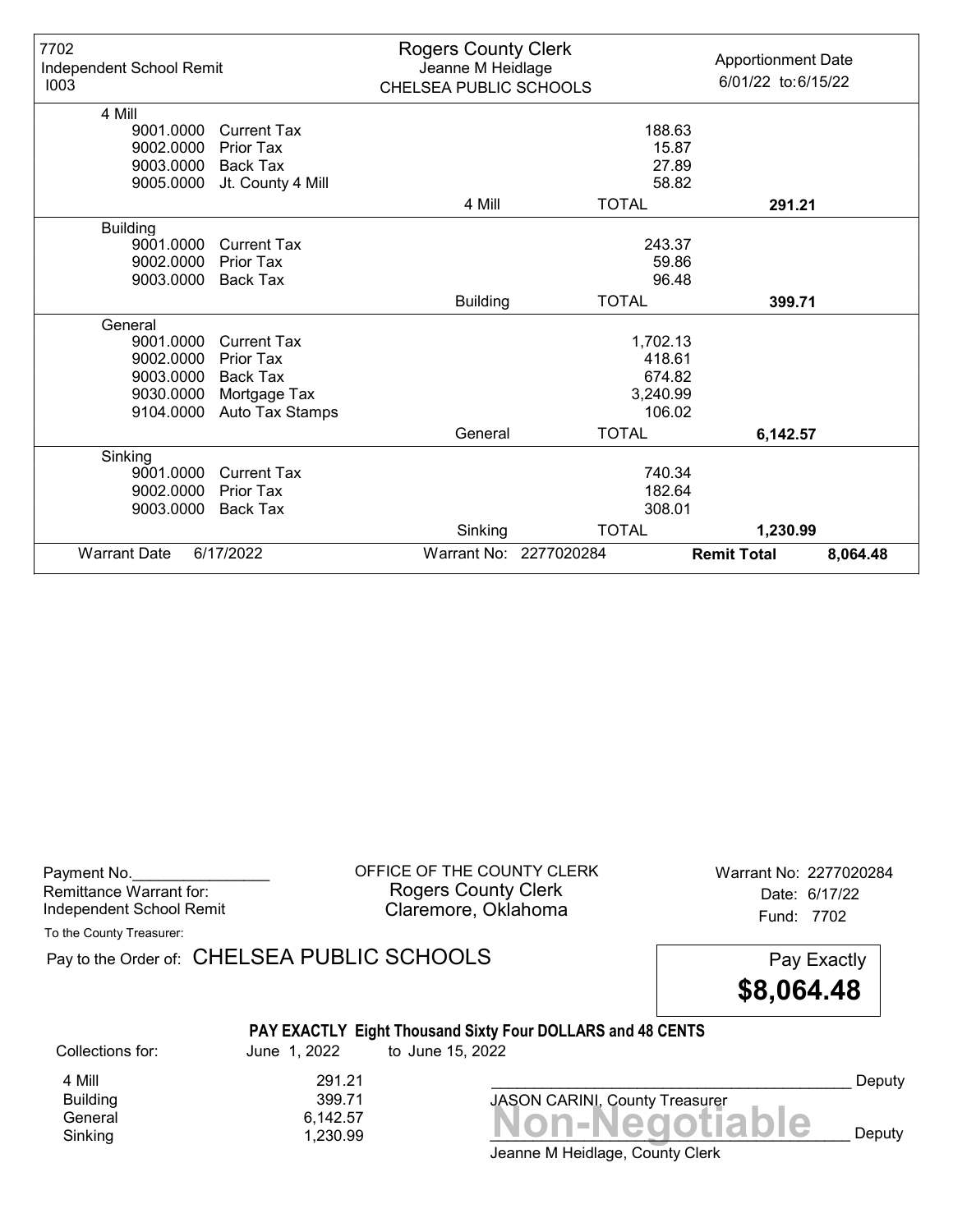| 7702<br>Independent School Remit<br>1004 |                    | <b>Rogers County Clerk</b><br>Jeanne M Heidlage<br>OOLOGAH-TALALA PUBLIC SCHOOLS |                        | <b>Apportionment Date</b><br>6/01/22 to:6/15/22 |           |
|------------------------------------------|--------------------|----------------------------------------------------------------------------------|------------------------|-------------------------------------------------|-----------|
| 4 Mill                                   |                    |                                                                                  |                        |                                                 |           |
| 9001.0000                                | <b>Current Tax</b> |                                                                                  | 412.31                 |                                                 |           |
| 9002.0000                                | Prior Tax          |                                                                                  | 34.70                  |                                                 |           |
| 9003.0000                                | Back Tax           |                                                                                  | 60.97                  |                                                 |           |
| 9005.0000                                | Jt. County 4 Mill  |                                                                                  | 128.57                 |                                                 |           |
|                                          |                    | 4 Mill                                                                           | <b>TOTAL</b>           | 636.55                                          |           |
| <b>Building</b>                          |                    |                                                                                  |                        |                                                 |           |
| 9001.0000                                | <b>Current Tax</b> |                                                                                  | 475.78                 |                                                 |           |
|                                          |                    | <b>Building</b>                                                                  | <b>TOTAL</b>           | 475.78                                          |           |
| General                                  |                    |                                                                                  |                        |                                                 |           |
| 9001.0000                                | <b>Current Tax</b> |                                                                                  | 3,333.33               |                                                 |           |
| 9030.0000                                | Mortgage Tax       |                                                                                  | 7,084.11               |                                                 |           |
| 9104.0000                                | Auto Tax Stamps    |                                                                                  | 231.74                 |                                                 |           |
|                                          |                    | General                                                                          | <b>TOTAL</b>           | 10,649.18                                       |           |
| Sinking                                  |                    |                                                                                  |                        |                                                 |           |
| 9001.0000                                | <b>Current Tax</b> |                                                                                  | 1,756.17               |                                                 |           |
|                                          |                    | Sinking                                                                          | <b>TOTAL</b>           | 1,756.17                                        |           |
| <b>Warrant Date</b>                      | 6/17/2022          |                                                                                  | Warrant No: 2277020285 | <b>Remit Total</b>                              | 13,517.68 |

Payment No. 2277020285 CORPICE OF THE COUNTY CLERK Warrant No: 2277020285 Rogers County Clerk Date: 6/17/22 Independent School Remit **Claremore, Oklahoma** Fund: 7702

To the County Treasurer:

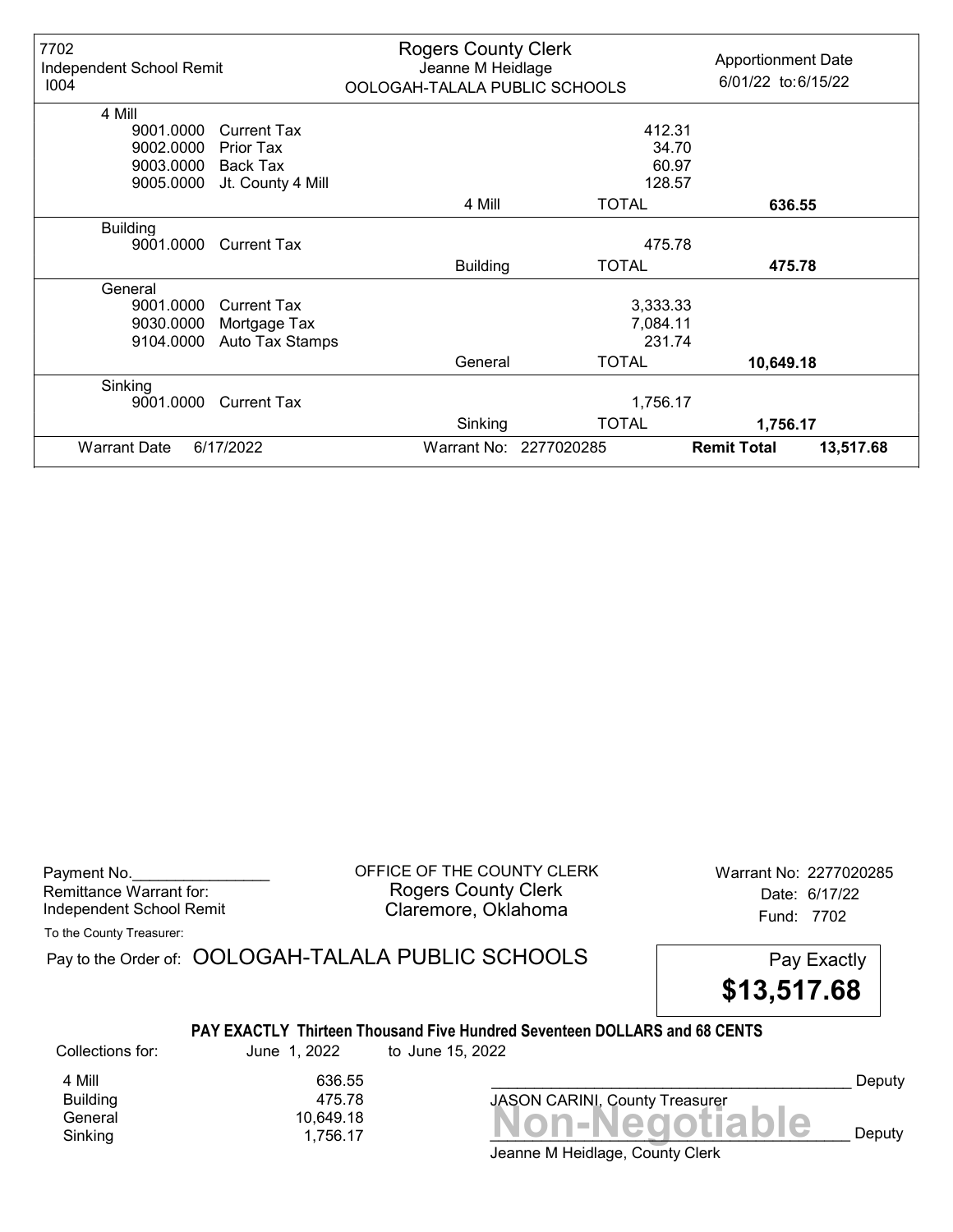| 7702<br>Independent School Remit<br>1005 |                    | <b>Rogers County Clerk</b><br>Jeanne M Heidlage<br><b>INOLA PUBLIC SCHOOLS</b> |                        | <b>Apportionment Date</b><br>6/01/22 to:6/15/22 |          |
|------------------------------------------|--------------------|--------------------------------------------------------------------------------|------------------------|-------------------------------------------------|----------|
| 4 Mill                                   |                    |                                                                                |                        |                                                 |          |
| 9001.0000                                | <b>Current Tax</b> |                                                                                | 301.75                 |                                                 |          |
| 9002.0000                                | Prior Tax          |                                                                                | 25.39                  |                                                 |          |
| 9003.0000                                | Back Tax           |                                                                                | 44.62                  |                                                 |          |
| 9005.0000                                | Jt. County 4 Mill  |                                                                                | 94.08                  |                                                 |          |
|                                          |                    | 4 Mill                                                                         | <b>TOTAL</b>           | 465.84                                          |          |
| <b>Building</b>                          |                    |                                                                                |                        |                                                 |          |
| 9001.0000                                | <b>Current Tax</b> |                                                                                | 253.64                 |                                                 |          |
| 9003.0000                                | <b>Back Tax</b>    |                                                                                | 43.27                  |                                                 |          |
|                                          |                    | <b>Building</b>                                                                | <b>TOTAL</b>           | 296.91                                          |          |
| General                                  |                    |                                                                                |                        |                                                 |          |
| 9001.0000                                | Current Tax        |                                                                                | 1,775.47               |                                                 |          |
| 9003.0000                                | Back Tax           |                                                                                | 302.91                 |                                                 |          |
| 9030.0000                                | Mortgage Tax       |                                                                                | 5,184.44               |                                                 |          |
| 9104.0000                                | Auto Tax Stamps    |                                                                                | 169.59                 |                                                 |          |
|                                          |                    | General                                                                        | <b>TOTAL</b>           | 7,432.41                                        |          |
| Sinking                                  |                    |                                                                                |                        |                                                 |          |
| 9001.0000                                | <b>Current Tax</b> |                                                                                | 560.05                 |                                                 |          |
| 9003.0000                                | <b>Back Tax</b>    |                                                                                | 118.45                 |                                                 |          |
|                                          |                    | Sinking                                                                        | <b>TOTAL</b>           | 678.50                                          |          |
| <b>Warrant Date</b>                      | 6/17/2022          |                                                                                | Warrant No: 2277020286 | <b>Remit Total</b>                              | 8,873.66 |

| Payment No.              |  |
|--------------------------|--|
| Remittance Warrant for:  |  |
| Independent School Remit |  |

OFFICE OF THE COUNTY CLERK Warrant No: 2277020286 Rogers County Clerk Date: 6/17/22 Claremore, Oklahoma<br>
Fund: 7702

To the County Treasurer:

Pay to the Order of: INOLA PUBLIC SCHOOLS Pay Exactly



## PAY EXACTLY Eight Thousand Eight Hundred Seventy Three DOLLARS and 66 CENTS

Collections for: June 1, 2022 to June 15, 2022

**Building** 

4 Mill 465.84<br>Building 296.91

Banding<br>General 7,432.41 7,432.41 **Non-Negotiable** Sinking 678.50  $\overline{S}$  678.50  $\overline{S}$ 

Deputy

Jeanne M Heidlage, County Clerk

JASON CARINI, County Treasurer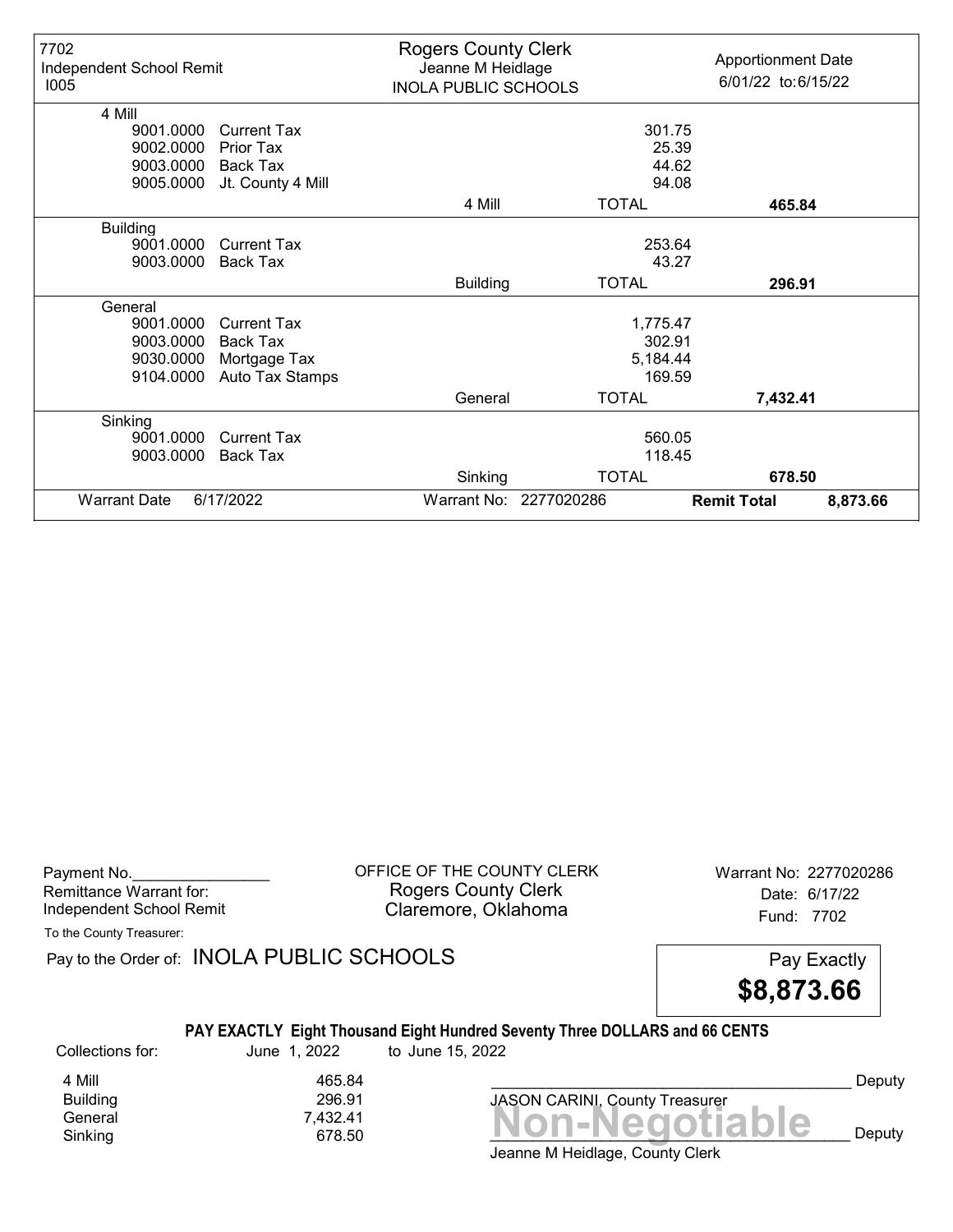| 7702<br>Independent School Remit<br>1006 |                    | <b>Rogers County Clerk</b><br>Jeanne M Heidlage<br>SEQUOYAH PUBLIC SCHOOLS |                        | <b>Apportionment Date</b><br>6/01/22 to:6/15/22 |
|------------------------------------------|--------------------|----------------------------------------------------------------------------|------------------------|-------------------------------------------------|
| 4 Mill                                   |                    |                                                                            |                        |                                                 |
| 9001.0000                                | <b>Current Tax</b> |                                                                            | 309.52                 |                                                 |
| 9002.0000                                | <b>Prior Tax</b>   |                                                                            | 26.05                  |                                                 |
| 9003.0000                                | <b>Back Tax</b>    |                                                                            | 45.77                  |                                                 |
| 9005.0000                                | Jt. County 4 Mill  |                                                                            | 96.52                  |                                                 |
|                                          |                    | 4 Mill                                                                     | <b>TOTAL</b>           | 477.86                                          |
| <b>Building</b>                          |                    |                                                                            |                        |                                                 |
| 9001.0000                                | <b>Current Tax</b> |                                                                            | 631.55                 |                                                 |
| 9002.0000                                | Prior Tax          |                                                                            | 15.01                  |                                                 |
| 9003.0000                                | <b>Back Tax</b>    |                                                                            | 68.16                  |                                                 |
|                                          |                    | <b>Building</b>                                                            | <b>TOTAL</b>           | 714.72                                          |
| General                                  |                    |                                                                            |                        |                                                 |
| 9001.0000                                | <b>Current Tax</b> |                                                                            | 4,422.09               |                                                 |
| 9002.0000                                | Prior Tax          |                                                                            | 105.08                 |                                                 |
| 9003.0000                                | <b>Back Tax</b>    |                                                                            | 477.20                 |                                                 |
| 9030.0000                                | Mortgage Tax       |                                                                            | 5,318.03               |                                                 |
| 9104.0000                                | Auto Tax Stamps    |                                                                            | 173.96                 |                                                 |
|                                          |                    | General                                                                    | <b>TOTAL</b>           | 10,496.36                                       |
| Sinking                                  |                    |                                                                            |                        |                                                 |
| 9001.0000                                | <b>Current Tax</b> |                                                                            | 2,303.25               |                                                 |
| 9002.0000                                | <b>Prior Tax</b>   |                                                                            | 62.89                  |                                                 |
| 9003.0000                                | <b>Back Tax</b>    |                                                                            | 277.25                 |                                                 |
|                                          |                    | Sinking                                                                    | <b>TOTAL</b>           | 2,643.39                                        |
| <b>Warrant Date</b>                      | 6/17/2022          |                                                                            | Warrant No: 2277020287 | <b>Remit Total</b><br>14,332.33                 |

| Payment No.                     |  |
|---------------------------------|--|
| Remittance Warrant for:         |  |
| <b>Independent School Remit</b> |  |

OFFICE OF THE COUNTY CLERK Warrant No: 2277020287 Rogers County Clerk Date: 6/17/22 Claremore, Oklahoma<br>
Fund: 7702

To the County Treasurer:

Pay to the Order of: SEQUOYAH PUBLIC SCHOOLS Pay Exactly

\$14,332.33

## PAY EXACTLY Fourteen Thousand Three Hundred Thirty Two DOLLARS and 33 CENTS

Collections for: June 1, 2022 to June 15, 2022

**Building** 

4 Mill 477.86<br>Building 714.72

Jeanne M Heidlage, County Clerk Banding<br>General 10,496.36<br>Sinking 2,643.39 **Non-Negotiable** Sinking 2,643.39 \_\_\_\_\_\_\_\_\_\_\_\_\_\_\_\_\_\_\_\_\_\_\_\_\_\_\_\_\_\_\_\_\_\_\_\_\_\_\_\_\_\_ Deputy

JASON CARINI, County Treasurer

Deputy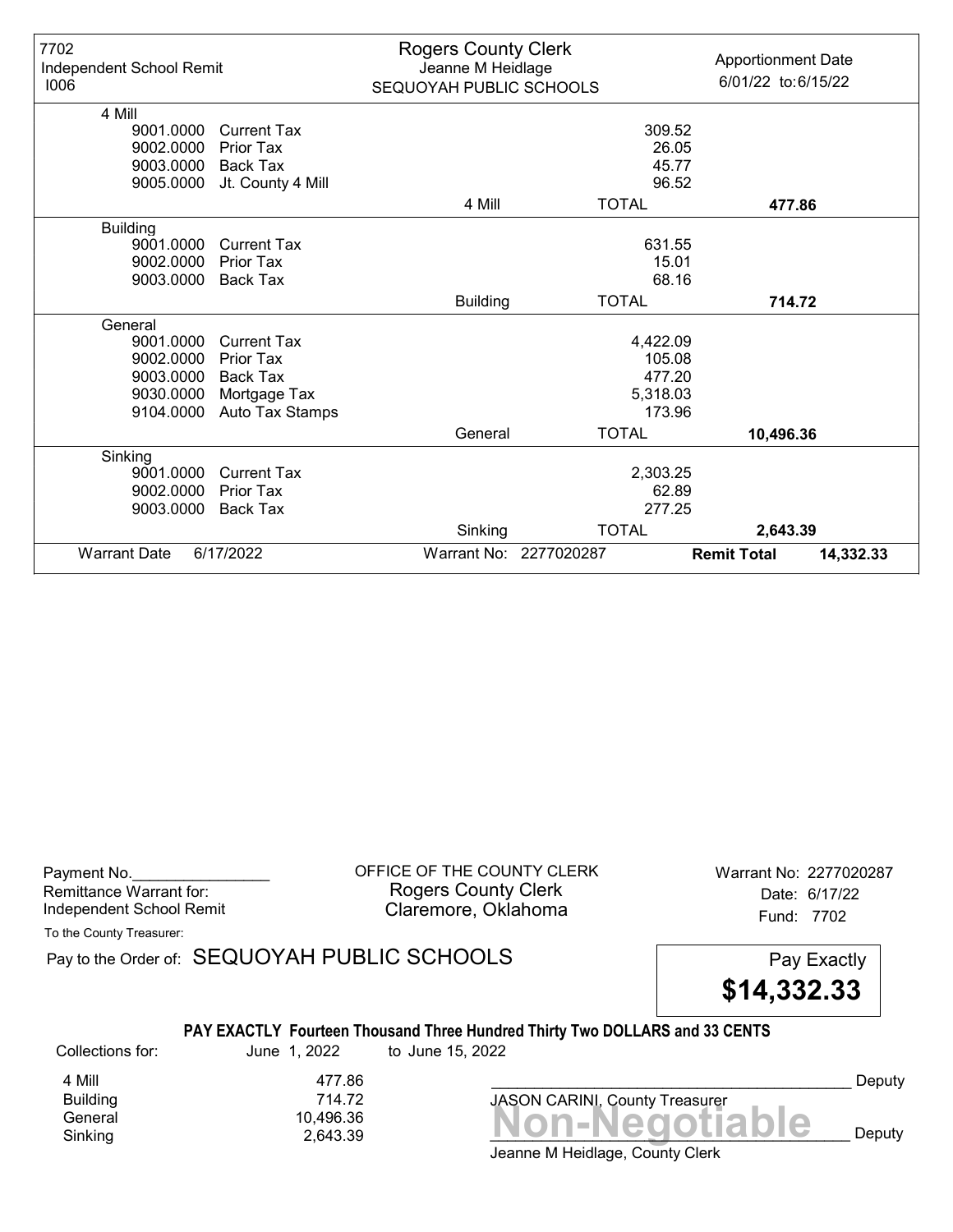| 7702<br>Independent School Remit<br>1007 |                    | <b>Rogers County Clerk</b><br>Jeanne M Heidlage<br>FOYIL PUBLIC SCHOOLS |                        | <b>Apportionment Date</b><br>6/01/22 to:6/15/22 |          |
|------------------------------------------|--------------------|-------------------------------------------------------------------------|------------------------|-------------------------------------------------|----------|
| 4 Mill                                   |                    |                                                                         |                        |                                                 |          |
| 9001.0000                                | <b>Current Tax</b> |                                                                         | 112.60                 |                                                 |          |
| 9002.0000                                | Prior Tax          |                                                                         |                        | 9.48                                            |          |
| 9003.0000                                | Back Tax           |                                                                         | 16.65                  |                                                 |          |
| 9005.0000                                | Jt. County 4 Mill  |                                                                         | 35.10                  |                                                 |          |
|                                          |                    | 4 Mill                                                                  | <b>TOTAL</b>           | 173.83                                          |          |
| <b>Building</b>                          |                    |                                                                         |                        |                                                 |          |
| 9001.0000                                | <b>Current Tax</b> |                                                                         | 55.59                  |                                                 |          |
| 9002.0000                                | Prior Tax          |                                                                         | 42.40                  |                                                 |          |
| 9003.0000                                | <b>Back Tax</b>    |                                                                         | 125.31                 |                                                 |          |
|                                          |                    | <b>Building</b>                                                         | <b>TOTAL</b>           | 223.30                                          |          |
| General                                  |                    |                                                                         |                        |                                                 |          |
| 9001.0000                                | <b>Current Tax</b> |                                                                         | 389.32                 |                                                 |          |
| 9002.0000                                | <b>Prior Tax</b>   |                                                                         | 296.99                 |                                                 |          |
| 9003.0000                                | <b>Back Tax</b>    |                                                                         | 877.63                 |                                                 |          |
| 9030.0000                                | Mortgage Tax       |                                                                         | 1,934.48               |                                                 |          |
| 9104.0000                                | Auto Tax Stamps    |                                                                         | 63.28                  |                                                 |          |
|                                          |                    | General                                                                 | <b>TOTAL</b>           | 3,561.70                                        |          |
| Sinking                                  |                    |                                                                         |                        |                                                 |          |
| 9001.0000                                | <b>Current Tax</b> |                                                                         | 192.73                 |                                                 |          |
| 9002.0000                                | Prior Tax          |                                                                         | 172.14                 |                                                 |          |
| 9003.0000                                | <b>Back Tax</b>    |                                                                         | 473.83                 |                                                 |          |
|                                          |                    | Sinking                                                                 | <b>TOTAL</b>           | 838.70                                          |          |
| <b>Warrant Date</b>                      | 6/17/2022          |                                                                         | Warrant No: 2277020288 | <b>Remit Total</b>                              | 4,797.53 |

| Payment No.              |  |
|--------------------------|--|
| Remittance Warrant for:  |  |
| Independent School Remit |  |

OFFICE OF THE COUNTY CLERK Warrant No: 2277020288 Rogers County Clerk Date: 6/17/22 Claremore, Oklahoma<br>
Fund: 7702

To the County Treasurer:

Pay to the Order of: FOYIL PUBLIC SCHOOLS Pay Exactly

\$4,797.53

## PAY EXACTLY Four Thousand Seven Hundred Ninety Seven DOLLARS and 53 CENTS

Collections for: June 1, 2022 to June 15, 2022

**Building** 

 $S_{\text{energy}}$ <br>General  $3,561.70$ <br>Sinking  $838.70$   $\text{Non-Negotiable}$ Sinking  $838.70$   $838.70$   $838.70$   $838.70$   $838.70$ 4 Mill 173.83<br>Building 223.30

JASON CARINI, County Treasurer

Deputy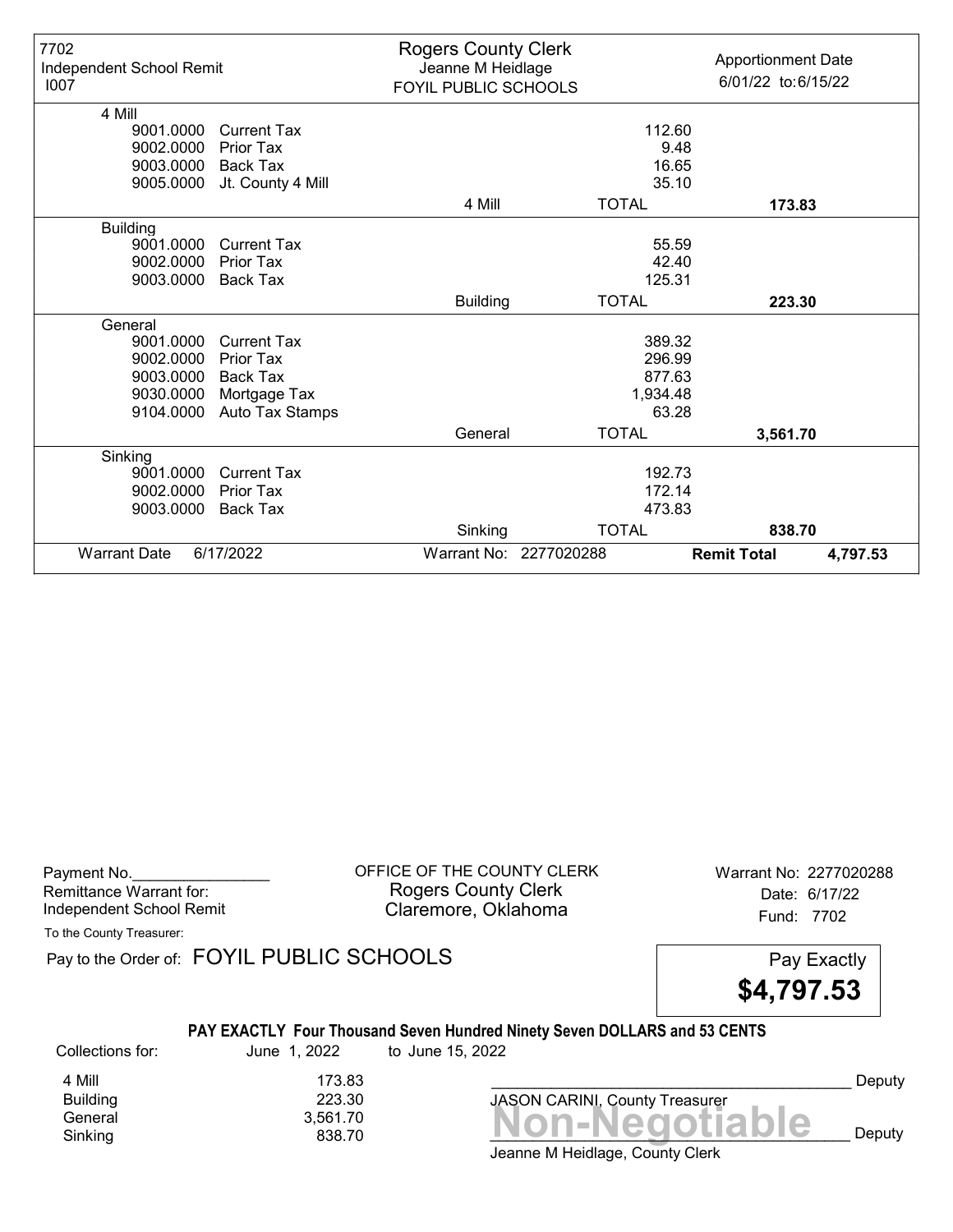| 7702<br>Independent School Remit<br>1008 |                    | <b>Rogers County Clerk</b><br>Jeanne M Heidlage<br><b>VERDIGRIS PUBLIC SCHOOLS</b> |                        | <b>Apportionment Date</b><br>6/01/22 to:6/15/22 |
|------------------------------------------|--------------------|------------------------------------------------------------------------------------|------------------------|-------------------------------------------------|
| 4 Mill                                   |                    |                                                                                    |                        |                                                 |
| 9001.0000                                | <b>Current Tax</b> |                                                                                    | 334.64                 |                                                 |
| 9002.0000                                | <b>Prior Tax</b>   |                                                                                    | 28.16                  |                                                 |
| 9003.0000                                | <b>Back Tax</b>    |                                                                                    | 49.48                  |                                                 |
| 9005.0000                                | Jt. County 4 Mill  |                                                                                    | 104.35                 |                                                 |
|                                          |                    | 4 Mill                                                                             | <b>TOTAL</b>           | 516.63                                          |
| <b>Building</b>                          |                    |                                                                                    |                        |                                                 |
| 9001.0000                                | <b>Current Tax</b> |                                                                                    | 42.03                  |                                                 |
| 9002.0000                                | Prior Tax          |                                                                                    | 38.27                  |                                                 |
| 9003.0000                                | <b>Back Tax</b>    |                                                                                    | 81.59                  |                                                 |
|                                          |                    | <b>Building</b>                                                                    | <b>TOTAL</b>           | 161.89                                          |
| General                                  |                    |                                                                                    |                        |                                                 |
| 9001.0000                                | <b>Current Tax</b> |                                                                                    | 294.41                 |                                                 |
| 9002.0000                                | Prior Tax          |                                                                                    | 268.02                 |                                                 |
| 9003.0000                                | <b>Back Tax</b>    |                                                                                    | 571.47                 |                                                 |
| 9030.0000                                | Mortgage Tax       |                                                                                    | 5,749.61               |                                                 |
| 9104.0000                                | Auto Tax Stamps    |                                                                                    | 188.08                 |                                                 |
|                                          |                    | General                                                                            | <b>TOTAL</b>           | 7,071.59                                        |
| Sinking                                  |                    |                                                                                    |                        |                                                 |
| 9001.0000                                | <b>Current Tax</b> |                                                                                    | 127.19                 |                                                 |
| 9002.0000                                | <b>Prior Tax</b>   |                                                                                    | 117.21                 |                                                 |
| 9003.0000                                | <b>Back Tax</b>    |                                                                                    | 274.27                 |                                                 |
|                                          |                    | Sinking                                                                            | <b>TOTAL</b>           | 518.67                                          |
| <b>Warrant Date</b>                      | 6/17/2022          |                                                                                    | Warrant No: 2277020289 | <b>Remit Total</b><br>8,268.78                  |

| Payment No.              |  |
|--------------------------|--|
| Remittance Warrant for:  |  |
| Independent School Remit |  |

OFFICE OF THE COUNTY CLERK Warrant No: 2277020289 Rogers County Clerk Date: 6/17/22 Claremore, Oklahoma<br>
Fund: 7702

To the County Treasurer:

Pay to the Order of: VERDIGRIS PUBLIC SCHOOLS Pay Exactly

\$8,268.78

## PAY EXACTLY Eight Thousand Two Hundred Sixty Eight DOLLARS and 78 CENTS

Collections for: June 1, 2022 to June 15, 2022

4 Mill 516.63 Building 161.89

General 7,071.59<br>Sinking 518.67 Mon-Negotiable Sinking  $518.67$   $518.67$   $518.67$   $518.67$ JASON CARINI, County Treasurer

Deputy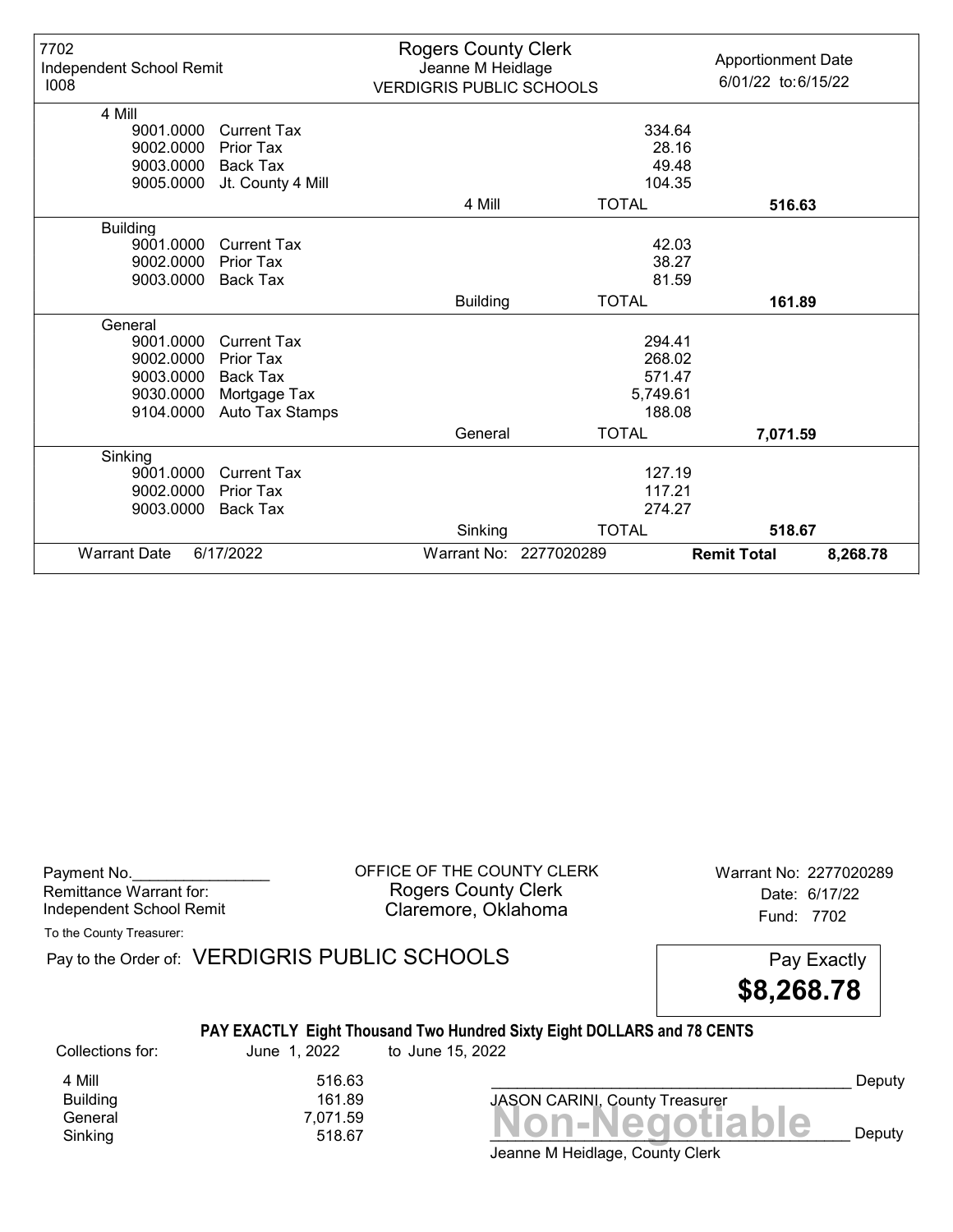| 7702<br>Independent School Remit<br>JO21T                                    | <b>Rogers County Clerk</b><br><b>Apportionment Date</b><br>Jeanne M Heidlage<br>6/01/22 to:6/15/22<br>TULSA COUNTY TREASURER |                           |                    |          |
|------------------------------------------------------------------------------|------------------------------------------------------------------------------------------------------------------------------|---------------------------|--------------------|----------|
| 4 Mill<br>9001.0000 Current Tax<br>9002.0000 Prior Tax<br>9003.0000 Back Tax |                                                                                                                              | 1.111.44<br>7.09<br>89.72 |                    |          |
|                                                                              | 4 Mill                                                                                                                       | TOTAL                     | 1,208.25           |          |
| <b>Warrant Date</b><br>6/17/2022                                             |                                                                                                                              | Warrant No: 2277020290    | <b>Remit Total</b> | 1,208.25 |

Payment No. 2277020290<br>
OFFICE OF THE COUNTY CLERK Warrant No: 2277020290 Rogers County Clerk Date: 6/17/22 Independent School Remit Claremore, Oklahoma Fund: 7702

To the County Treasurer:

Pay to the Order of: TULSA COUNTY TREASURER Pay to the Order of: TULSA COUNTY TREASURER

\$1,208.25

#### PAY EXACTLY One Thousand Two Hundred Eight DOLLARS and 25 CENTS

Collections for: June 1, 2022 to June 15, 2022

JASON CARINI, County Treasurer 4 Mill 1,208.25 \_\_\_\_\_\_\_\_\_\_\_\_\_\_\_\_\_\_\_\_\_\_\_\_\_\_\_\_\_\_\_\_\_\_\_\_\_\_\_\_\_\_ Deputy

Jeanne M Heidlage, County Clerk Non-Negotiable Deputy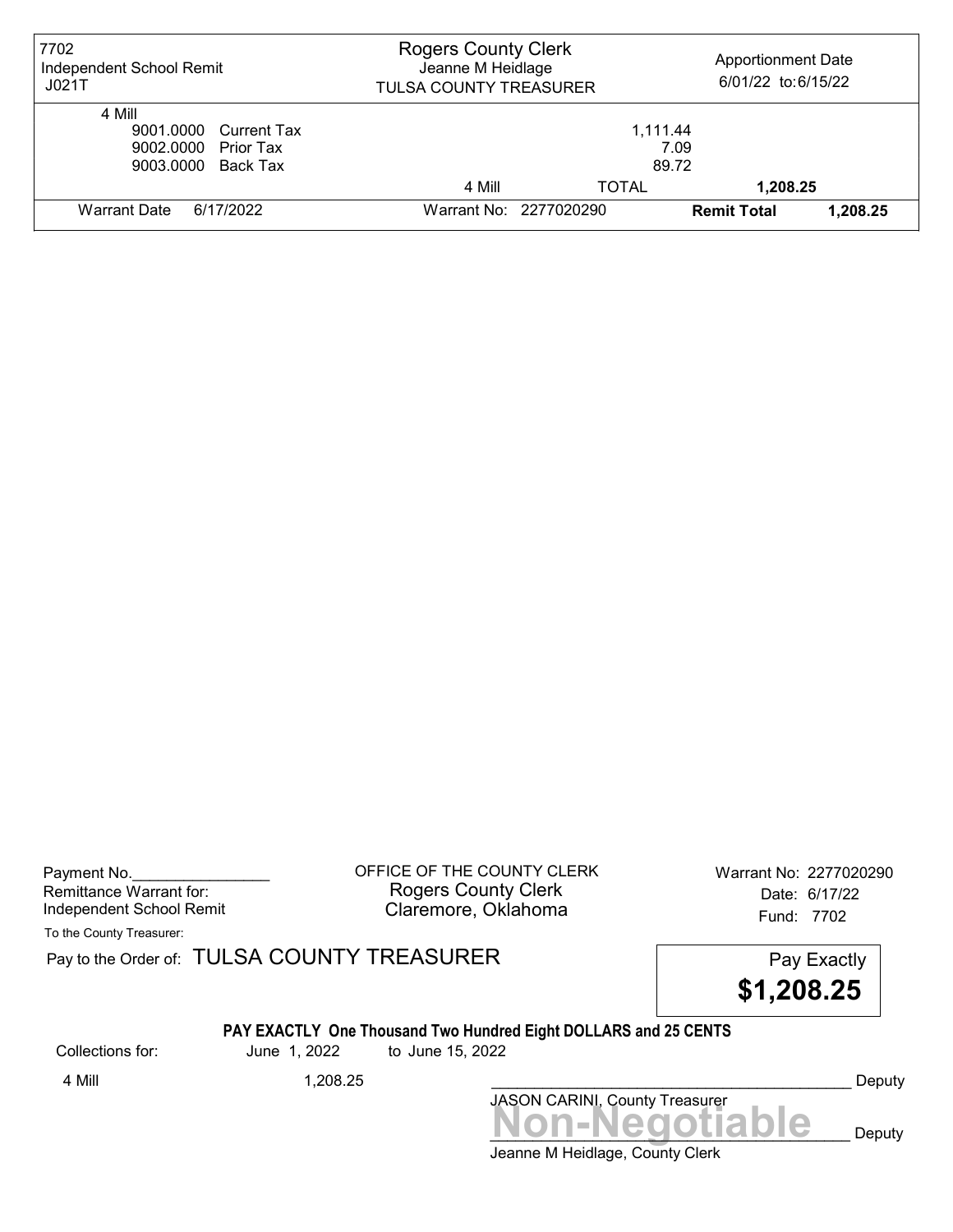| 7702<br>Independent School Remit<br>J <sub>021</sub> |                       | <b>Rogers County Clerk</b><br>Jeanne M Heidlage<br><b>OWASSO PUBLIC SCHOOLS</b> |                        | <b>Apportionment Date</b><br>6/01/22 to:6/15/22 |           |
|------------------------------------------------------|-----------------------|---------------------------------------------------------------------------------|------------------------|-------------------------------------------------|-----------|
| <b>Building</b>                                      |                       |                                                                                 |                        |                                                 |           |
| 9001.0000                                            | <b>Current Tax</b>    |                                                                                 | 1,425.90               |                                                 |           |
| 9002.0000                                            | <b>Prior Tax</b>      |                                                                                 |                        | 9.09                                            |           |
| 9003.0000                                            | Back Tax              |                                                                                 | 115.11                 |                                                 |           |
|                                                      |                       | <b>Building</b>                                                                 | <b>TOTAL</b>           | 1,550.10                                        |           |
| General                                              |                       |                                                                                 |                        |                                                 |           |
| 9001.0000                                            | <b>Current Tax</b>    |                                                                                 | 9,978.62               |                                                 |           |
| 9002.0000                                            | Prior Tax             |                                                                                 | 63.64                  |                                                 |           |
| 9003.0000                                            | Back Tax              |                                                                                 | 805.57                 |                                                 |           |
| 9008.0000                                            | Interest Income Funds |                                                                                 |                        | 1.15                                            |           |
|                                                      |                       | General                                                                         | <b>TOTAL</b>           | 10,848.98                                       |           |
| Sinking                                              |                       |                                                                                 |                        |                                                 |           |
| 9001.0000                                            | <b>Current Tax</b>    |                                                                                 | 7,460.24               |                                                 |           |
| 9002.0000                                            | <b>Prior Tax</b>      |                                                                                 | 47.34                  |                                                 |           |
| 9003.0000                                            | <b>Back Tax</b>       |                                                                                 | 522.16                 |                                                 |           |
|                                                      |                       | Sinking                                                                         | <b>TOTAL</b>           | 8,029.74                                        |           |
| <b>Warrant Date</b>                                  | 6/17/2022             |                                                                                 | Warrant No: 2277020291 | <b>Remit Total</b>                              | 20,428.82 |

Payment No. 2277020291 COFFICE OF THE COUNTY CLERK Warrant No: 2277020291 Rogers County Clerk Date: 6/17/22 Independent School Remit **Claremore, Oklahoma** Fund: 7702

To the County Treasurer:

Pay to the Order of: OWASSO PUBLIC SCHOOLS Pay Exactly

\$20,428.82

### PAY EXACTLY Twenty Thousand Four Hundred Twenty Eight DOLLARS and 82 CENTS

Collections for: June 1, 2022 to June 15, 2022

 $Sinking$ <br> $8,029.74$   $Non-Negotiable$ Building 1,550.10<br>General 10,848.98 10,848.98<br>8,029.74

JASON CARINI, County Treasurer

Deputy

Deputy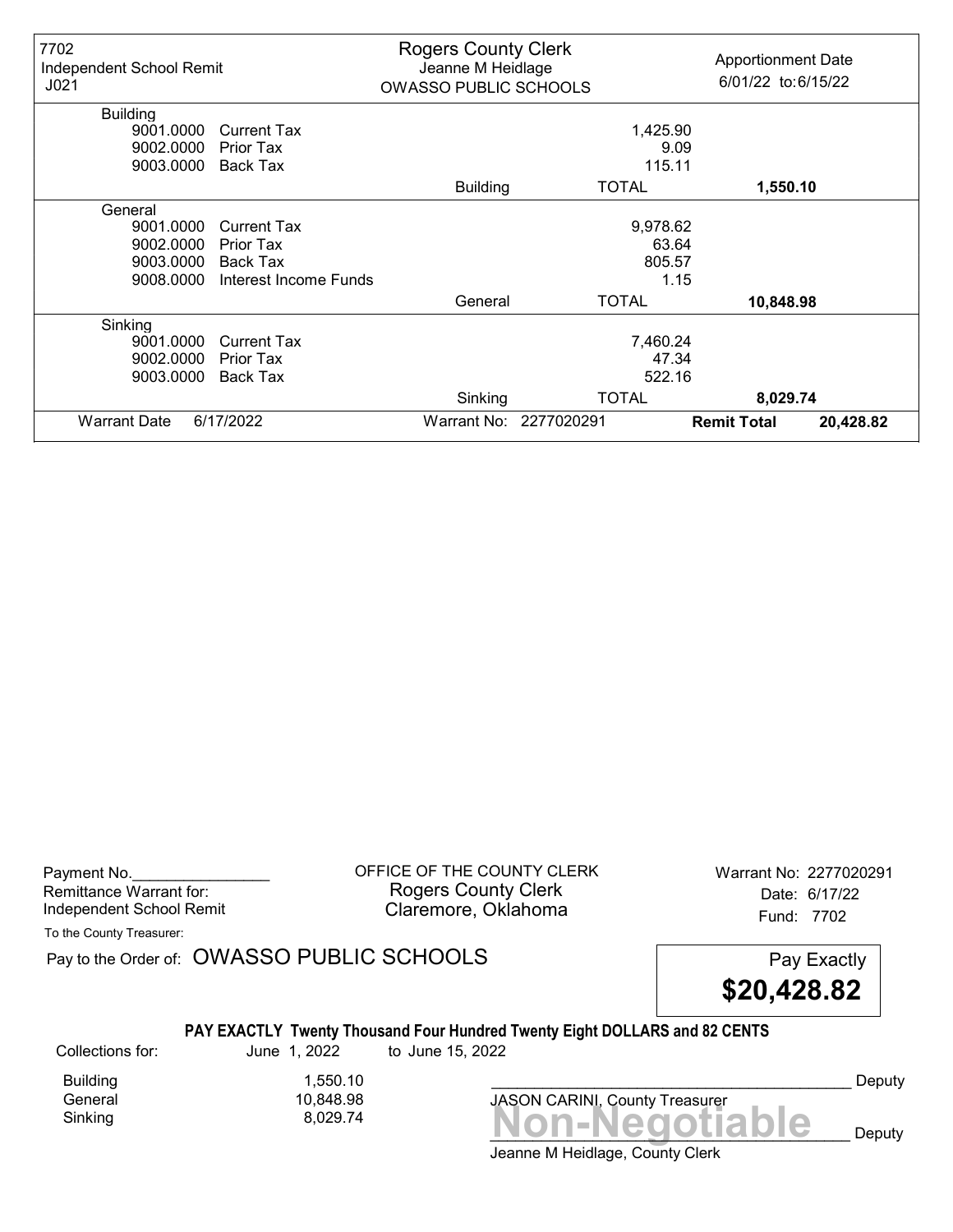| 7702<br>Independent School Remit<br>J026T |                        | <b>Rogers County Clerk</b><br><b>Apportionment Date</b><br>Jeanne M Heidlage<br>6/01/22 to:6/15/22<br>TULSA COUNTY TREASURER |                    |       |
|-------------------------------------------|------------------------|------------------------------------------------------------------------------------------------------------------------------|--------------------|-------|
| 4 Mill<br>9001.0000 Current Tax           |                        | 13.39                                                                                                                        |                    |       |
|                                           | 4 Mill                 | <b>TOTAL</b>                                                                                                                 | 13.39              |       |
| Warrant Date 6/17/2022                    | Warrant No: 2277020292 |                                                                                                                              | <b>Remit Total</b> | 13.39 |

Payment No. 2277020292 COFFICE OF THE COUNTY CLERK Warrant No: 2277020292 Rogers County Clerk Date: 6/17/22 Independent School Remit Claremore, Oklahoma Fund: 7702

To the County Treasurer:

Pay to the Order of: TULSA COUNTY TREASURER Pay Exactly

\$13.39

# PAY EXACTLY Thirteen DOLLARS and 39 CENTS

Collections for: June 1, 2022 to June 15, 2022

Jeanne M Heidlage, County Clerk JASON CARINI, County Treasurer<br>
MON-Negotiable Deputy 4 Mill 13.39 \_\_\_\_\_\_\_\_\_\_\_\_\_\_\_\_\_\_\_\_\_\_\_\_\_\_\_\_\_\_\_\_\_\_\_\_\_\_\_\_\_\_ Deputy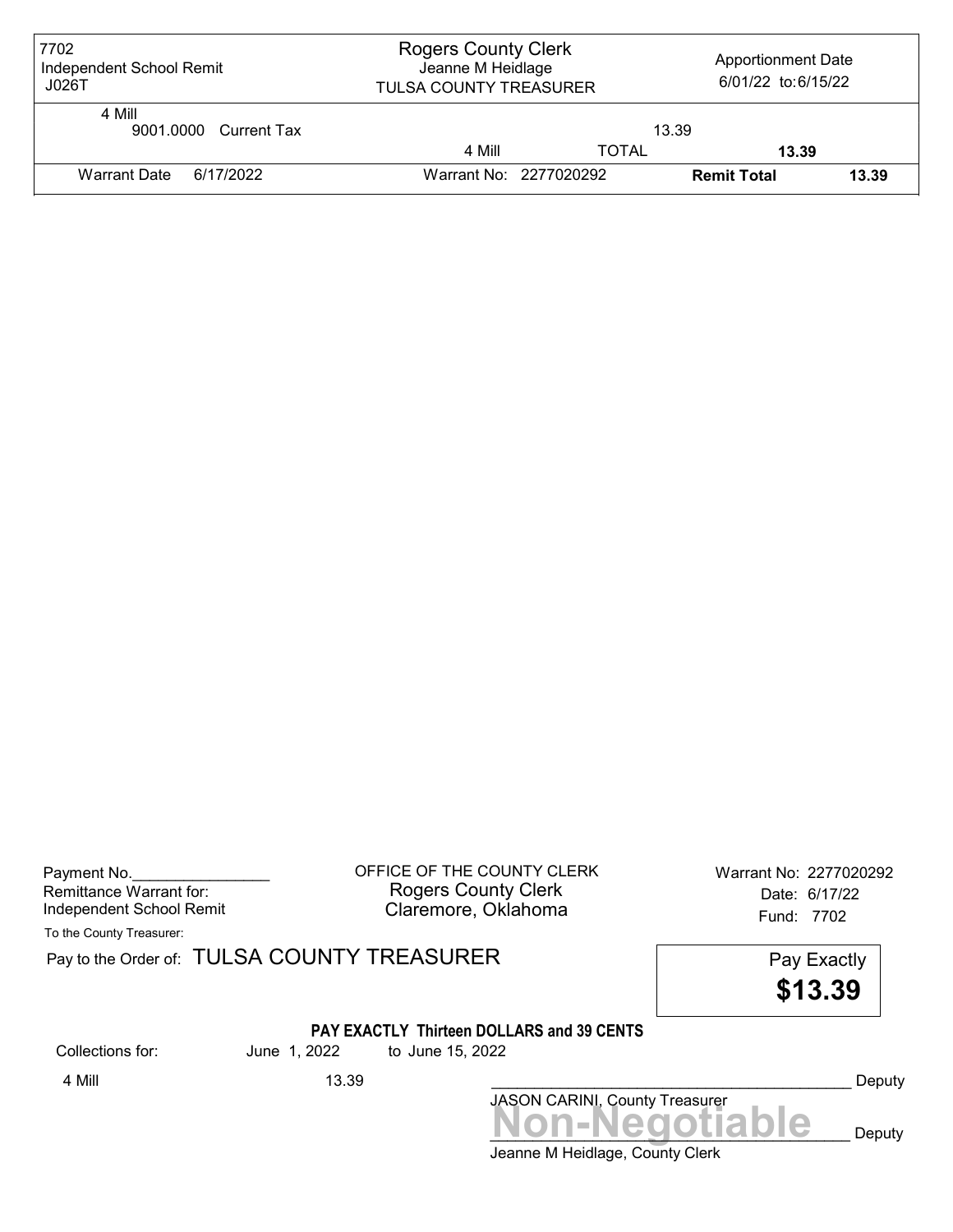| 7702<br>Independent School Remit<br>J026 |                    | <b>Rogers County Clerk</b><br><b>Apportionment Date</b><br>Jeanne M Heidlage<br>6/01/22 to:6/15/22<br>COLLINSVILLE PUBLIC SCHOOLS |                        |                    |        |
|------------------------------------------|--------------------|-----------------------------------------------------------------------------------------------------------------------------------|------------------------|--------------------|--------|
| <b>Building</b><br>9001.0000             | Current Tax        |                                                                                                                                   |                        | 18.29              |        |
|                                          |                    | <b>Building</b>                                                                                                                   | <b>TOTAL</b>           | 18.29              |        |
| General<br>9001.0000                     | <b>Current Tax</b> |                                                                                                                                   | 119.10                 |                    |        |
|                                          |                    | General                                                                                                                           | <b>TOTAL</b>           | 119.10             |        |
| Sinking<br>9001.0000                     | <b>Current Tax</b> |                                                                                                                                   |                        | 97.94              |        |
|                                          |                    | Sinking                                                                                                                           | <b>TOTAL</b>           | 97.94              |        |
| <b>Warrant Date</b>                      | 6/17/2022          |                                                                                                                                   | Warrant No: 2277020293 | <b>Remit Total</b> | 235.33 |

Payment No. 2277020293 COFFICE OF THE COUNTY CLERK Warrant No: 2277020293 Rogers County Clerk Date: 6/17/22 Independent School Remit **Claremore, Oklahoma** Fund: 7702

To the County Treasurer:

Pay to the Order of: COLLINSVILLE PUBLIC SCHOOLS Pay Exactly

\$235.33

# PAY EXACTLY Two Hundred Thirty Five DOLLARS and 33 CENTS

Collections for: June 1, 2022 to June 15, 2022

Building 18.29<br>119.10 Ceneral General

Jeanne M Heidlage, County Clerk  $Sinking$ <br> $Sinking$   $97.94$   $Non-Negotiable$ 

JASON CARINI, County Treasurer

Deputy

 $\mathbf{e}$  Deputy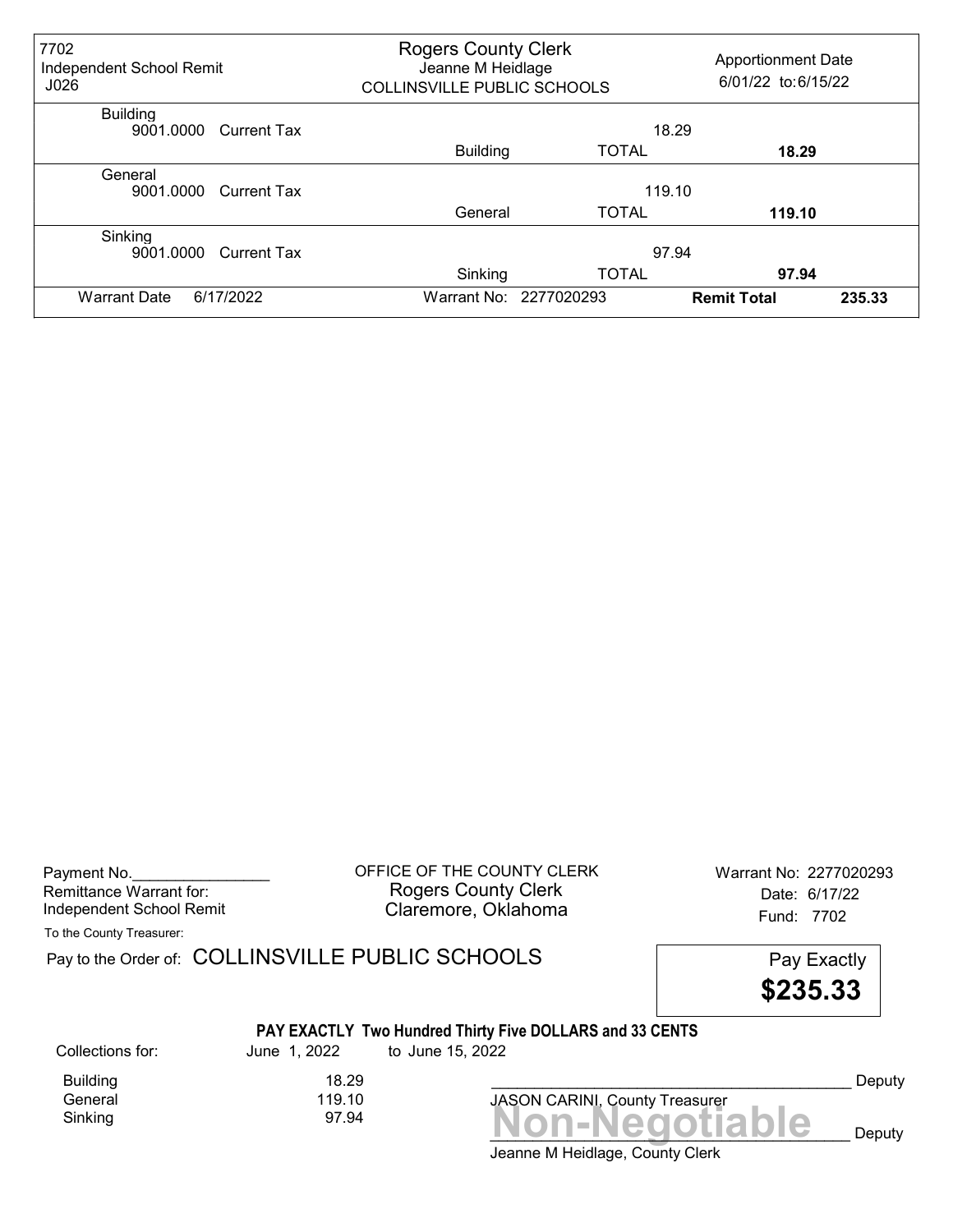| 7703<br>Municipal-City-Town Remit<br><b>CAT</b>      | <b>Rogers County Clerk</b><br>Jeanne M Heidlage<br><b>CITY OF CATOOSA</b> |              | <b>Apportionment Date</b><br>6/01/22 to:6/15/22 |      |  |
|------------------------------------------------------|---------------------------------------------------------------------------|--------------|-------------------------------------------------|------|--|
| Sinking<br>9002.0000 Prior Tax<br>9003.0000 Back Tax |                                                                           |              | 3.95<br>3.45                                    |      |  |
|                                                      | Sinking                                                                   | <b>TOTAL</b> | 7.40                                            |      |  |
| Warrant Date<br>6/17/2022                            | Warrant No: 2277030111                                                    |              | <b>Remit Total</b>                              | 7.40 |  |

Remittance Warrant for:<br>
Municipal-City-Town Remit

Payment No. 2277030111 COUNTY CLERK Warrant No: 2277030111 Rogers County Clerk **Date: 6/17/22** Municipal-City-Town Remit **Example 20 Municipal-City-Town Remit** Claremore, Oklahoma

To the County Treasurer:

Pay to the Order of: CITY OF CATOOSA Pay Exactly



#### PAY EXACTLY Seven DOLLARS and 40 CENTS

Collections for: June 1, 2022 to June 15, 2022

| Sinking | 7.40 |                                       | Deputy |
|---------|------|---------------------------------------|--------|
|         |      | <b>JASON CARINI, County Treasurer</b> |        |
|         |      | Non-Negotiable                        | Deputy |
|         |      | Jeanne M Heidlage, County Clerk       |        |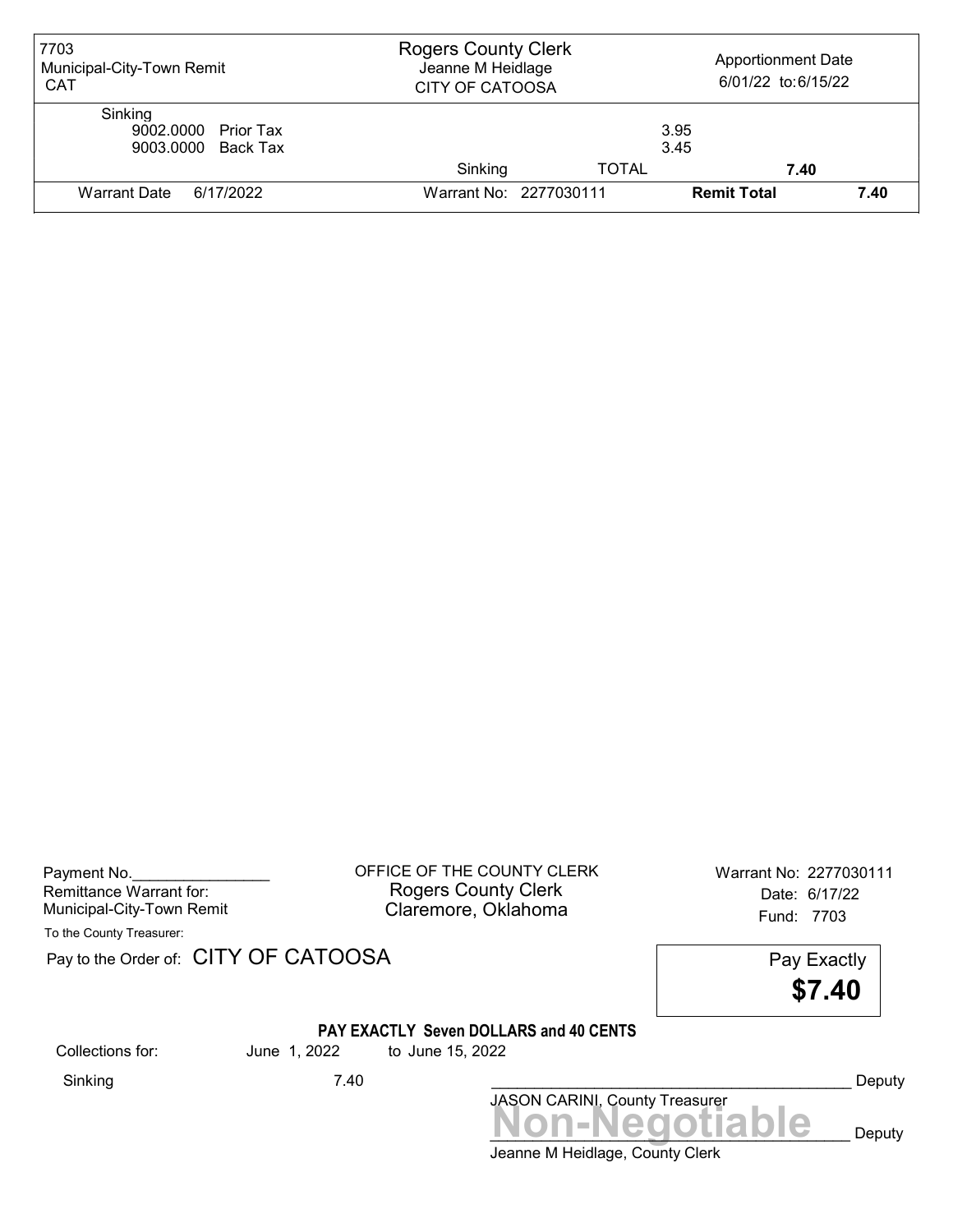| 7703<br>Municipal-City-Town Remit<br><b>CLA</b> | <b>Rogers County Clerk</b><br>Jeanne M Heidlage<br><b>CITY OF CLAREMORE</b> |              | <b>Apportionment Date</b><br>6/01/22 to:6/15/22 |          |
|-------------------------------------------------|-----------------------------------------------------------------------------|--------------|-------------------------------------------------|----------|
| General<br>9501.0000 All Special Assessments    |                                                                             | 4.050.49     |                                                 |          |
|                                                 | General                                                                     | <b>TOTAL</b> | 4.050.49                                        |          |
| <b>Warrant Date</b><br>6/17/2022                | Warrant No: 2277030112                                                      |              | <b>Remit Total</b>                              | 4.050.49 |

| Payment No.               |  |
|---------------------------|--|
| Remittance Warrant for:   |  |
| Municipal-City-Town Remit |  |

OFFICE OF THE COUNTY CLERK Warrant No: 2277030112 Rogers County Clerk Date: 6/17/22 Claremore, Oklahoma<br>Fund: 7703

To the County Treasurer:

Pay to the Order of: CITY OF CLAREMORE Pay to the Order of: CITY OF CLAREMORE



## PAY EXACTLY Four Thousand Fifty DOLLARS and 49 CENTS

Collections for: June 1, 2022 to June 15, 2022

JASON CARINI, County Treasurer<br>
MON-Negotiable Deputy General 4,050.49 \_\_\_\_\_\_\_\_\_\_\_\_\_\_\_\_\_\_\_\_\_\_\_\_\_\_\_\_\_\_\_\_\_\_\_\_\_\_\_\_\_\_ Deputy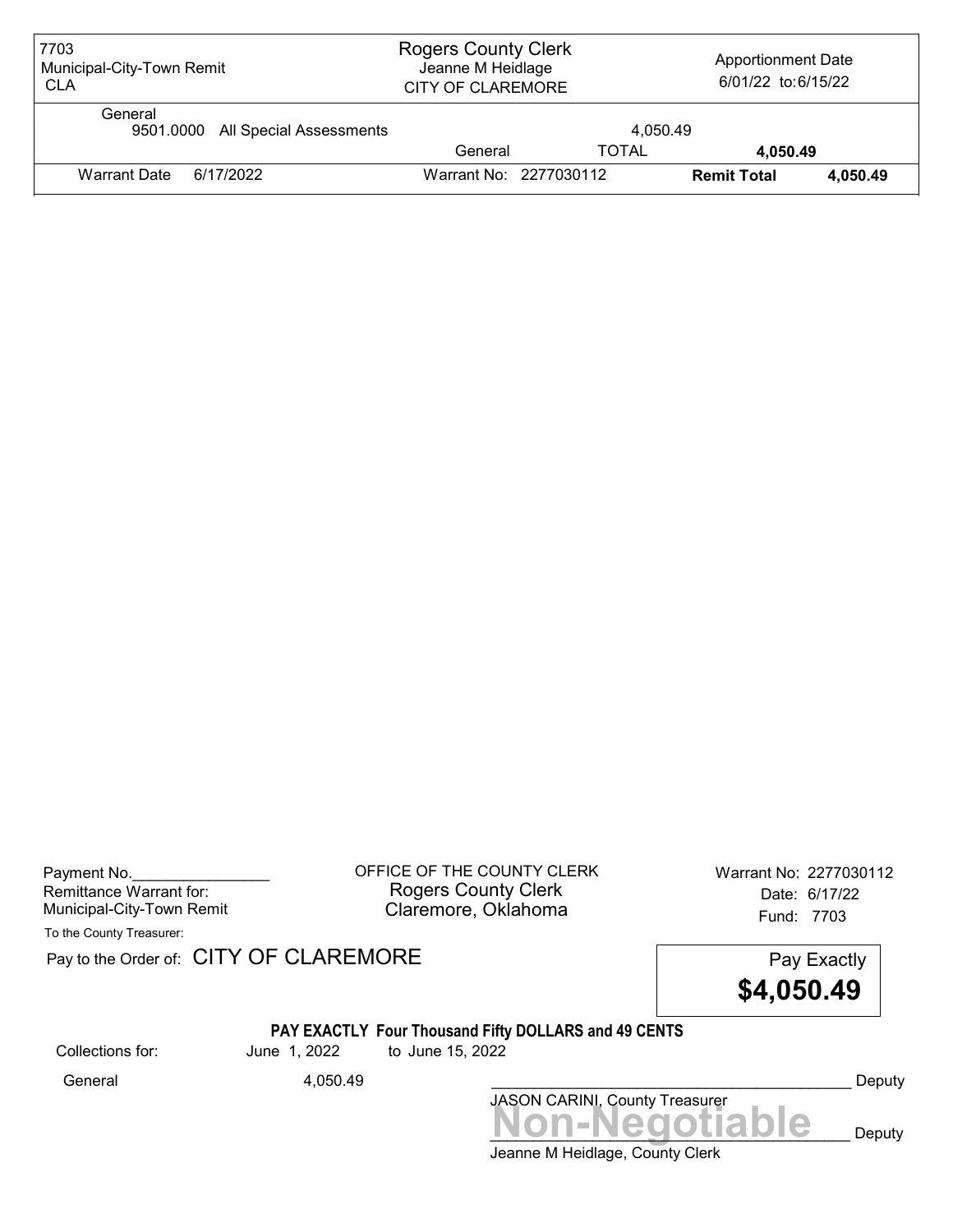| 7704<br>Emergency Medical Service District (EMS-522) Remit Jeanne M Heidlage<br><b>EMS</b> |                       | <b>Rogers County Clerk</b><br>OOLOGAH-TALALA EMS DISTRICT |                        | <b>Apportionment Date</b><br>6/01/22 to:6/15/22 |        |
|--------------------------------------------------------------------------------------------|-----------------------|-----------------------------------------------------------|------------------------|-------------------------------------------------|--------|
| General                                                                                    |                       |                                                           |                        |                                                 |        |
|                                                                                            | 9001.0000 Current Tax |                                                           |                        | 282.64                                          |        |
| 9002.0000 Prior Tax                                                                        |                       |                                                           |                        | 126.89                                          |        |
|                                                                                            |                       | General                                                   | <b>TOTAL</b>           | 409.53                                          |        |
| Sinking                                                                                    |                       |                                                           |                        |                                                 |        |
|                                                                                            | 9001.0000 Current Tax |                                                           |                        | 134.73                                          |        |
| 9002.0000                                                                                  | <b>Prior Tax</b>      |                                                           |                        | 44.82                                           |        |
|                                                                                            |                       | Sinking                                                   | <b>TOTAL</b>           | 179.55                                          |        |
| <b>Warrant Date</b>                                                                        | 6/17/2022             |                                                           | Warrant No: 2277040023 | <b>Remit Total</b>                              | 589.08 |

| Payment No.                        |  |
|------------------------------------|--|
| Remittance Warrant for:            |  |
| Emergency Medical Service District |  |

OFFICE OF THE COUNTY CLERK Warrant No: 2277040023 Rogers County Clerk Date: 6/17/22 Claremore, Oklahoma **Emergency Claremore, Oklahoma** 

To the County Treasurer:

| Pay to the Order of: OOLOGAH-TALALA EMS DISTRICT |  |
|--------------------------------------------------|--|
|                                                  |  |

Pay Exactly \$589.08

# PAY EXACTLY Five Hundred Eighty Nine DOLLARS and 8 CENTS

Sinking

General 409.53<br>Sinking 179.55

Collections for: June 1, 2022 to June 15, 2022

Deputy

Jeanne M Heidlage, County Clerk JASON CARINI, County Treasurer<br>
MON-Negotiable Deputy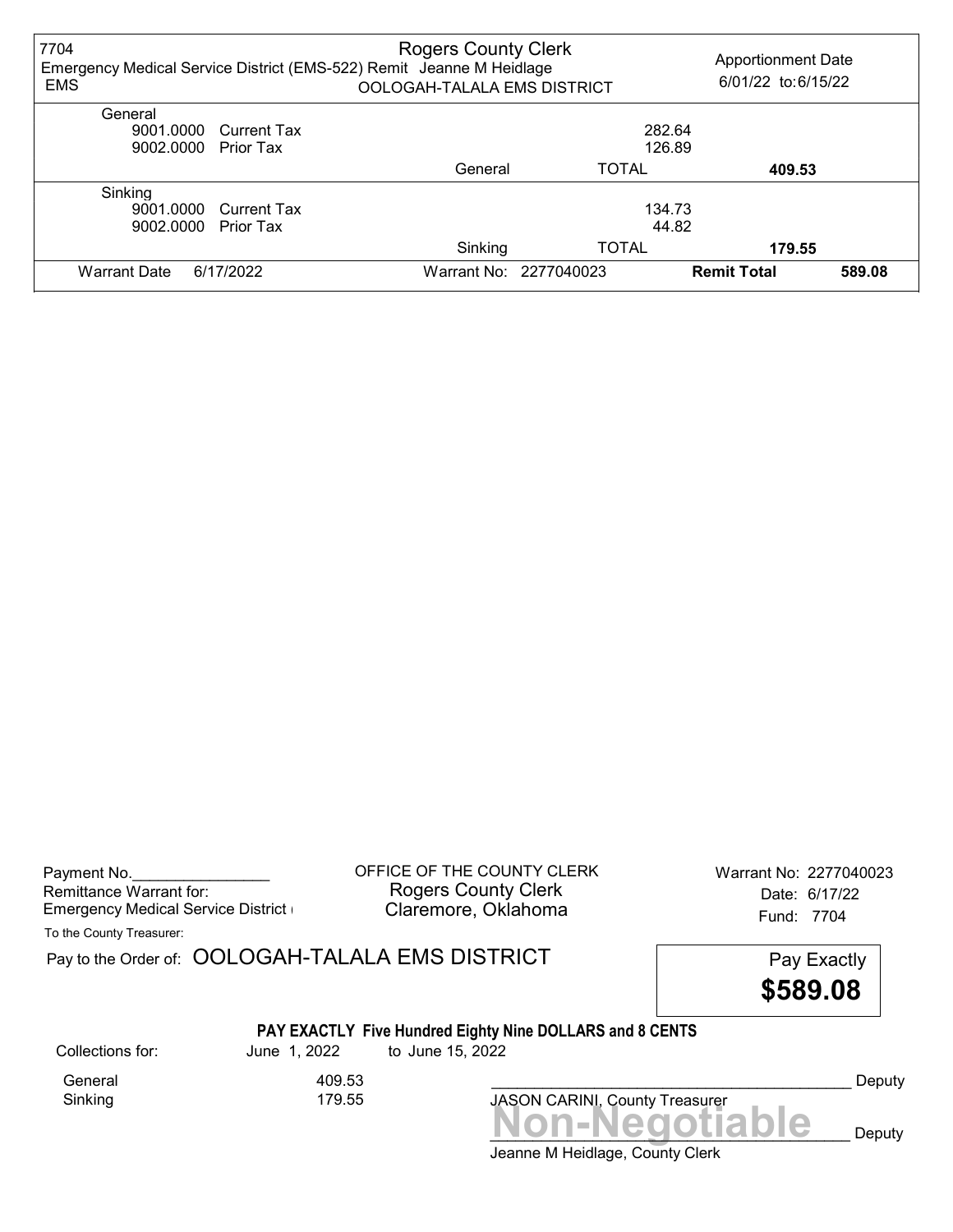| 7705<br><b>Fire Protection Districts Remit</b><br><b>FFD</b> | <b>Rogers County Clerk</b><br>Jeanne M Heidlage<br><b>FOYIL FIRE DEPARTMENT</b> |                        | <b>Apportionment Date</b><br>6/01/22 to:6/15/22 |          |
|--------------------------------------------------------------|---------------------------------------------------------------------------------|------------------------|-------------------------------------------------|----------|
| General                                                      |                                                                                 |                        |                                                 |          |
| 9001.0000<br><b>Current Tax</b>                              |                                                                                 | 748.11                 |                                                 |          |
| 9002.0000<br><b>Prior Tax</b>                                |                                                                                 | 58.36                  |                                                 |          |
| 9003.0000<br>Back Tax                                        |                                                                                 | 379.99                 |                                                 |          |
|                                                              | General                                                                         | <b>TOTAL</b>           | 1,186.46                                        |          |
| Sinking                                                      |                                                                                 |                        |                                                 |          |
| 9001.0000<br><b>Current Tax</b>                              |                                                                                 | 379.08                 |                                                 |          |
| 9002.0000<br><b>Prior Tax</b>                                |                                                                                 | 35.08                  |                                                 |          |
| 9003.0000<br>Back Tax                                        |                                                                                 | 232.84                 |                                                 |          |
|                                                              | Sinking                                                                         | <b>TOTAL</b>           | 647.00                                          |          |
| 6/17/2022<br><b>Warrant Date</b>                             |                                                                                 | Warrant No: 2277050128 | <b>Remit Total</b>                              | 1,833.46 |

| Payment No.                     |
|---------------------------------|
| Remittance Warrant for:         |
| Fire Protection Districts Remit |

OFFICE OF THE COUNTY CLERK Warrant No: 2277050128 Rogers County Clerk Date: 6/17/22 Claremore, Oklahoma Fund: 7705

To the County Treasurer:

Pay to the Order of: FOYIL FIRE DEPARTMENT FRAME Pay Exactly



### PAY EXACTLY One Thousand Eight Hundred Thirty Three DOLLARS and 46 CENTS

Collections for: June 1, 2022 to June 15, 2022

General 1,186.46<br>Sinking 647.00 Sinking

JASON CARINI, County Treasurer<br>
MON-Negotiable Deputy

Deputy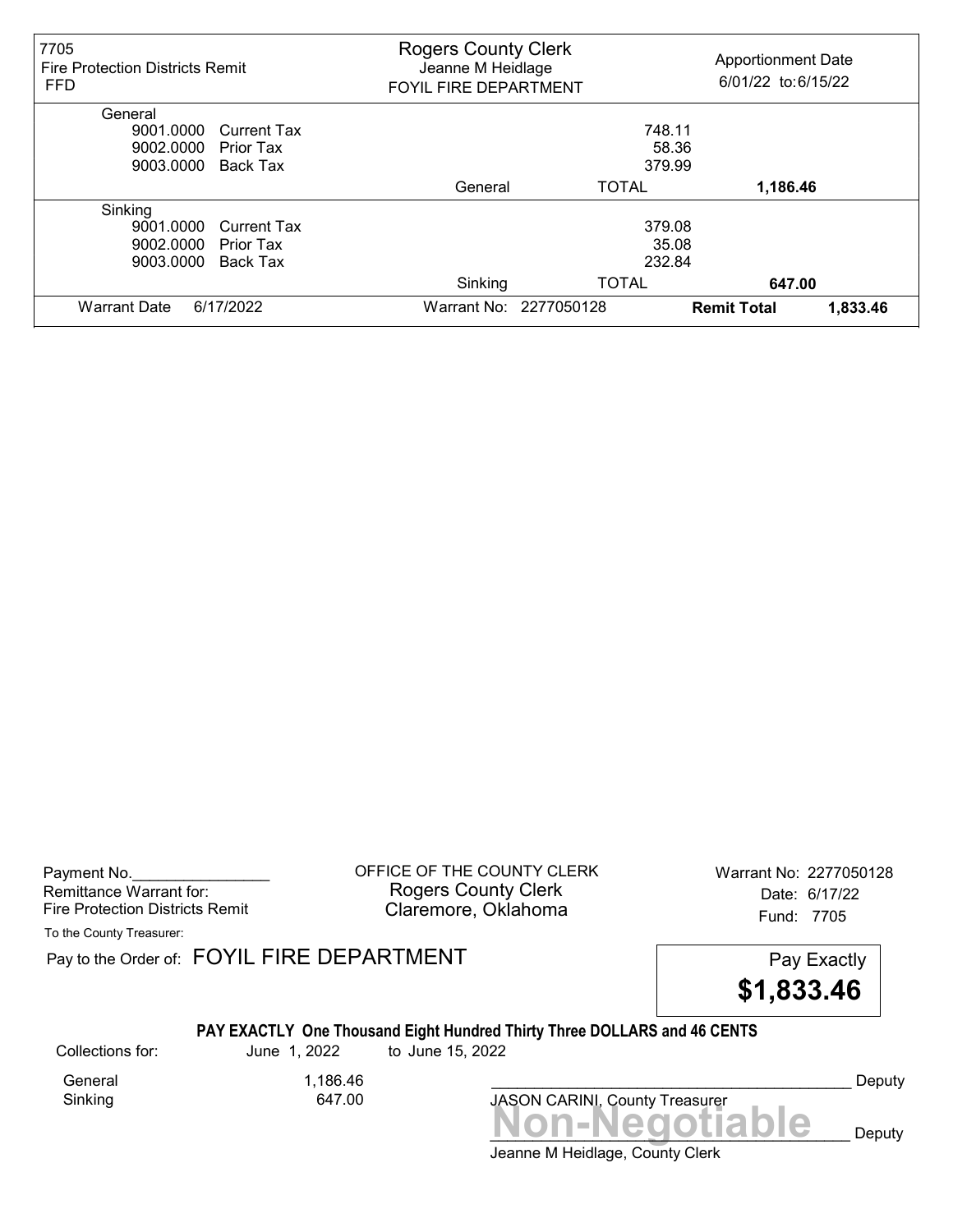| 7705<br><b>Fire Protection Districts Remit</b><br><b>LFD</b> | <b>Rogers County Clerk</b><br>Jeanne M Heidlage<br>LIMESTONE FIRE DISTRICT |                        | <b>Apportionment Date</b><br>6/01/22 to:6/15/22 |
|--------------------------------------------------------------|----------------------------------------------------------------------------|------------------------|-------------------------------------------------|
| General                                                      |                                                                            |                        |                                                 |
| 9001.0000<br><b>Current Tax</b>                              |                                                                            | 1,450.99               |                                                 |
| 9002.0000<br>Prior Tax                                       |                                                                            | 0.73                   |                                                 |
| 9003.0000<br>Back Tax                                        |                                                                            | 0.73                   |                                                 |
|                                                              | General                                                                    | TOTAL                  | 1,452.45                                        |
| Sinking                                                      |                                                                            |                        |                                                 |
| 9001.0000<br><b>Current Tax</b>                              |                                                                            | 507.81                 |                                                 |
| 9002.0000<br>Prior Tax                                       |                                                                            | 0.26                   |                                                 |
| 9003.0000<br>Back Tax                                        |                                                                            | 0.26                   |                                                 |
|                                                              | Sinking                                                                    | <b>TOTAL</b>           | 508.33                                          |
| <b>Warrant Date</b><br>6/17/2022                             |                                                                            | Warrant No: 2277050129 | <b>Remit Total</b><br>1,960.78                  |

Payment No. 2277050129 COFFICE OF THE COUNTY CLERK Warrant No: 2277050129 Rogers County Clerk Date: 6/17/22 Fire Protection Districts Remit **Claremore, Oklahoma** Fund: 7705

To the County Treasurer:

Pay to the Order of: LIMESTONE FIRE DISTRICT Pay Exactly Pay Exactly



## PAY EXACTLY One Thousand Nine Hundred Sixty DOLLARS and 78 CENTS

General 1,452.45<br>Sinking 508.33 Sinking

Collections for: June 1, 2022 to June 15, 2022

JASON CARINI, County Treasurer

Deputy

Jeanne M Heidlage, County Clerk Non-Negotiable Deputy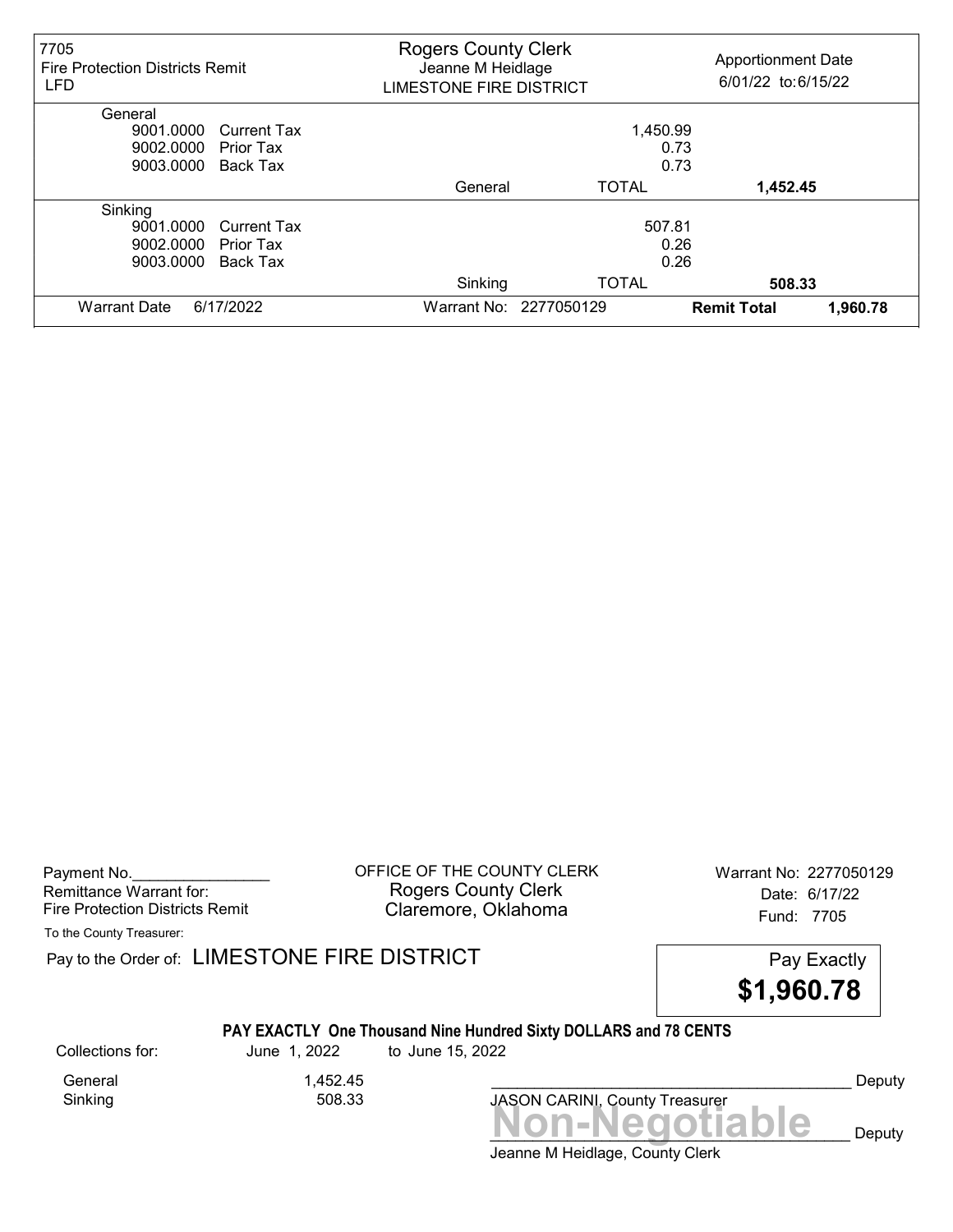| 7705<br><b>Fire Protection Districts Remit</b><br><b>NFD</b>      | <b>Rogers County Clerk</b><br>Jeanne M Heidlage<br>NORTHWEST FIRE DISTRICT |                                  | <b>Apportionment Date</b><br>6/01/22 to:6/15/22 |          |
|-------------------------------------------------------------------|----------------------------------------------------------------------------|----------------------------------|-------------------------------------------------|----------|
| General<br>9001.0000 Current Tax<br>9002.0000 Prior Tax           |                                                                            | 1,792.37<br>505.50               |                                                 |          |
|                                                                   | General                                                                    | <b>TOTAL</b>                     | 2,297.87                                        |          |
| Sinking<br>9001.0000 Current Tax<br>9002.0000<br><b>Prior Tax</b> | Sinking                                                                    | 469.58<br>153.36<br><b>TOTAL</b> | 622.94                                          |          |
| 6/17/2022<br><b>Warrant Date</b>                                  |                                                                            | Warrant No: 2277050130           | <b>Remit Total</b>                              | 2,920.81 |

Payment No. 2277050130 CHEICE OF THE COUNTY CLERK Warrant No: 2277050130 Rogers County Clerk Date: 6/17/22 Fire Protection Districts Remit **Claremore, Oklahoma** Fund: 7705

To the County Treasurer:

Pay to the Order of: NORTHWEST FIRE DISTRICT FIRE Pay Exactly

\$2,920.81

#### PAY EXACTLY Two Thousand Nine Hundred Twenty DOLLARS and 81 CENTS

Sinking

Collections for: June 1, 2022 to June 15, 2022

General 2,297.87<br>Sinking 622.94

Non-Negotiable Deputy JASON CARINI, County Treasurer

Deputy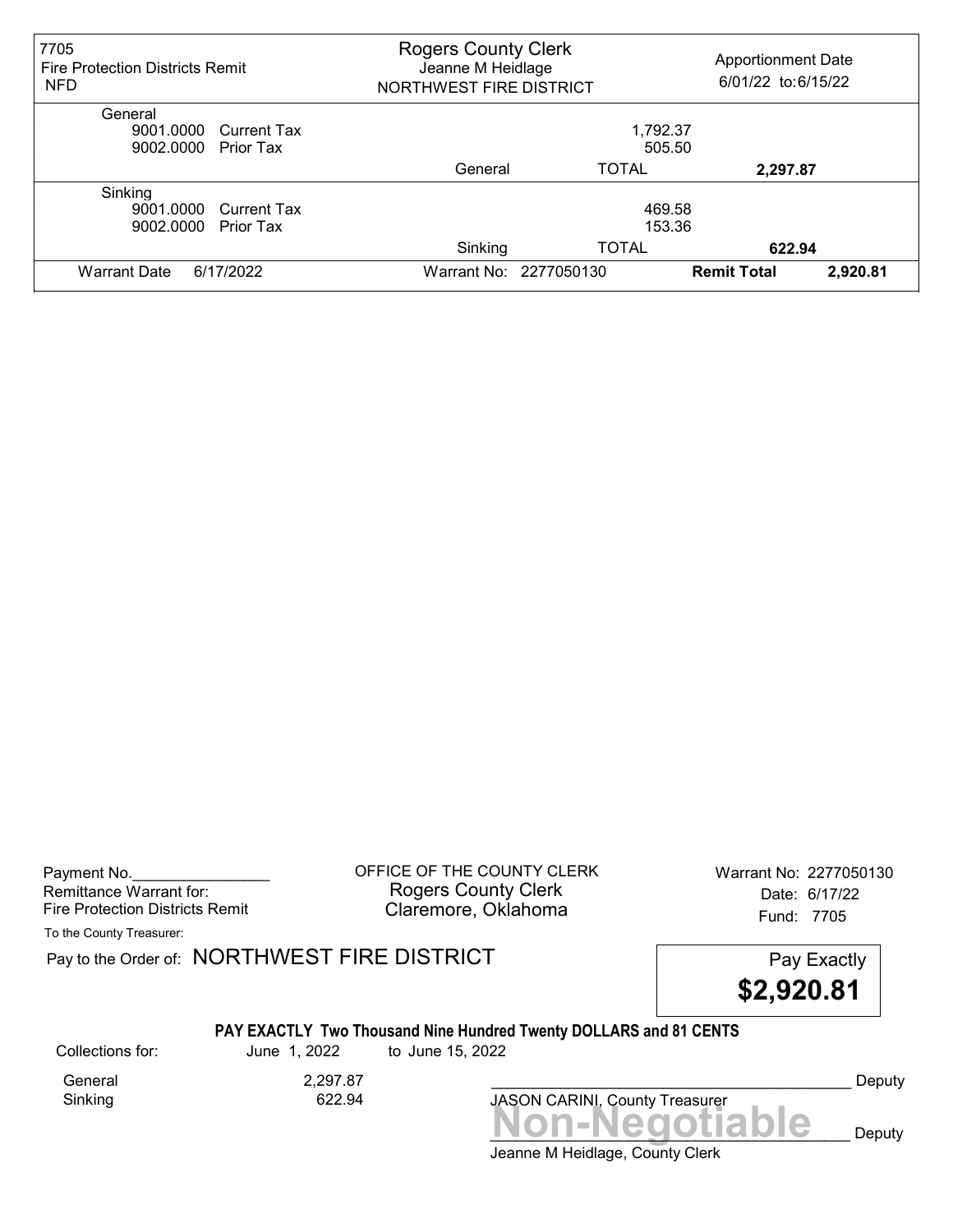| 7705<br><b>Fire Protection Districts Remit</b><br><b>TFD</b> | <b>Rogers County Clerk</b><br>Jeanne M Heidlage<br><b>TRI-DISTRICT FIRE DISTRICT</b> |                        | <b>Apportionment Date</b><br>6/01/22 to:6/15/22 |
|--------------------------------------------------------------|--------------------------------------------------------------------------------------|------------------------|-------------------------------------------------|
| General                                                      |                                                                                      |                        |                                                 |
| 9001.0000<br><b>Current Tax</b>                              |                                                                                      | 717.96                 |                                                 |
| 9002.0000<br>Prior Tax                                       |                                                                                      | 28.67                  |                                                 |
| 9003.0000<br>Back Tax                                        |                                                                                      | 130.21                 |                                                 |
|                                                              | General                                                                              | <b>TOTAL</b>           | 876.84                                          |
| Sinking                                                      |                                                                                      |                        |                                                 |
| 9001.0000<br><b>Current Tax</b>                              |                                                                                      | 430.77                 |                                                 |
| 9002.0000<br><b>Prior Tax</b>                                |                                                                                      | 8.60                   |                                                 |
| Back Tax<br>9003.0000                                        |                                                                                      | 39.06                  |                                                 |
|                                                              | Sinking                                                                              | <b>TOTAL</b>           | 478.43                                          |
| 6/17/2022<br><b>Warrant Date</b>                             |                                                                                      | Warrant No: 2277050131 | <b>Remit Total</b><br>1,355.27                  |

Payment No. 2277050131 CONTICE OF THE COUNTY CLERK Warrant No: 2277050131 Rogers County Clerk Date: 6/17/22 Fire Protection Districts Remit **Claremore, Oklahoma** Fund: 7705

To the County Treasurer:

Pay to the Order of: TRI-DISTRICT FIRE DISTRICT **Pay Exactly** Pay Exactly

\$1,355.27

#### PAY EXACTLY One Thousand Three Hundred Fifty Five DOLLARS and 27 CENTS

General 876.84<br>Sinking 478.43 Sinking

Collections for: June 1, 2022 to June 15, 2022

Non-Negotiable Deputy JASON CARINI, County Treasurer

Deputy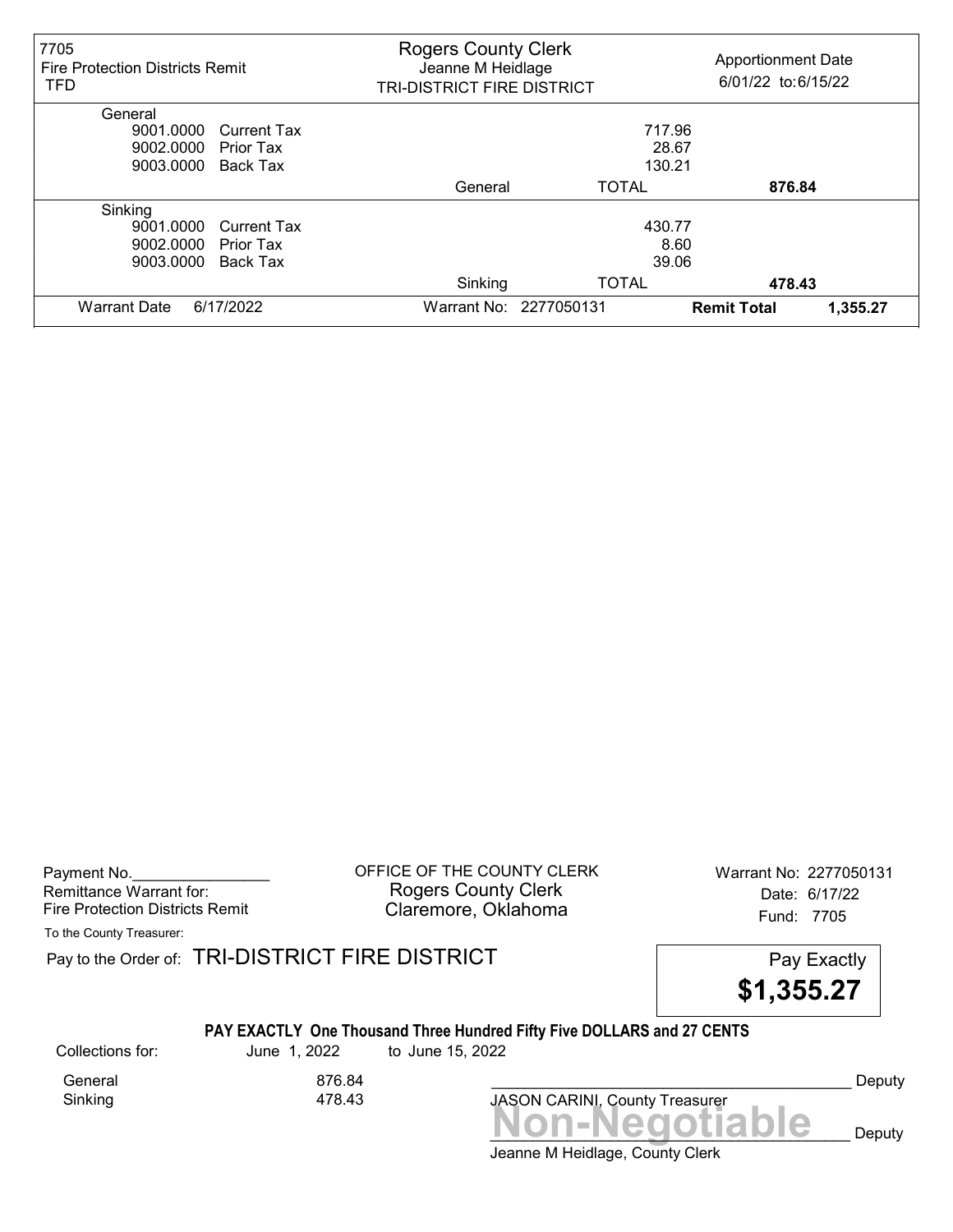| 7705<br><b>Fire Protection Districts Remit</b><br><b>VFD</b>                  | <b>Rogers County Clerk</b><br>Jeanne M Heidlage<br><b>VERDIGRIS FIRE DISTRICT</b> |                              | <b>Apportionment Date</b><br>6/01/22 to:6/15/22 |          |
|-------------------------------------------------------------------------------|-----------------------------------------------------------------------------------|------------------------------|-------------------------------------------------|----------|
| General<br>9001.0000 Current Tax<br>9002.0000 Prior Tax<br>9003.0000 Back Tax |                                                                                   | 229.57<br>5,768.68<br>175.45 |                                                 |          |
|                                                                               | General                                                                           | <b>TOTAL</b>                 | 6,173.70                                        |          |
| Warrant Date<br>6/17/2022                                                     | Warrant No: 2277050132                                                            |                              | <b>Remit Total</b>                              | 6,173.70 |

Payment No. 2277050132 COFFICE OF THE COUNTY CLERK Warrant No: 2277050132 Rogers County Clerk Date: 6/17/22 Fire Protection Districts Remit **Claremore, Oklahoma** Fund: 7705

To the County Treasurer:

Pay to the Order of: VERDIGRIS FIRE DISTRICT Pay Exactly

\$6,173.70

#### PAY EXACTLY Six Thousand One Hundred Seventy Three DOLLARS and 70 CENTS

Collections for: June 1, 2022 to June 15, 2022

Non-Negotiable Deputy JASON CARINI, County Treasurer General 6,173.70 \_\_\_\_\_\_\_\_\_\_\_\_\_\_\_\_\_\_\_\_\_\_\_\_\_\_\_\_\_\_\_\_\_\_\_\_\_\_\_\_\_\_ Deputy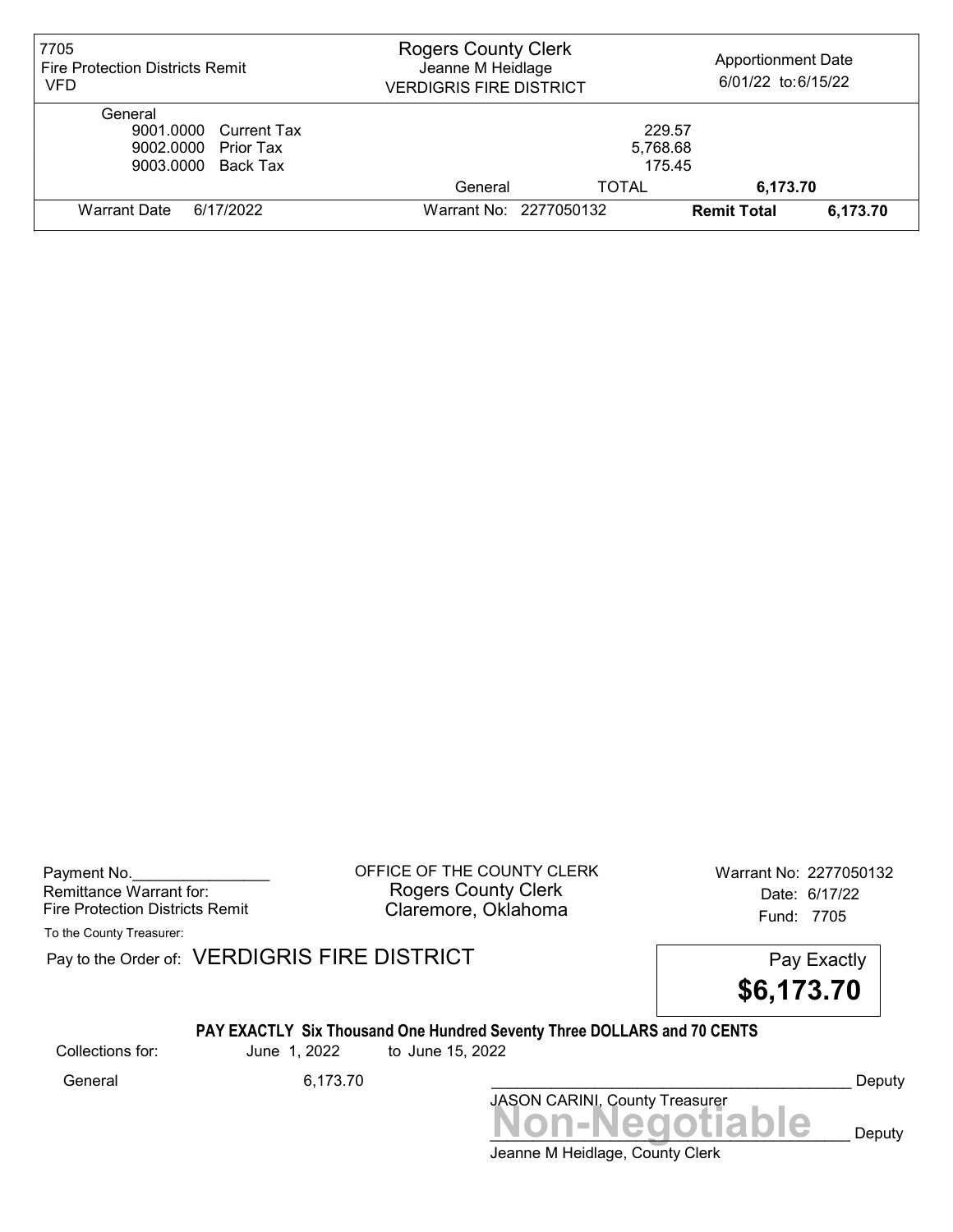| 7705<br><b>Fire Protection Districts Remit</b><br><b>FAF</b> | <b>Rogers County Clerk</b><br>Jeanne M Heidlage<br>FAIR OAKS FIRE PROTECTION DIST |              | <b>Apportionment Date</b><br>6/01/22 to:6/15/22 |       |
|--------------------------------------------------------------|-----------------------------------------------------------------------------------|--------------|-------------------------------------------------|-------|
| General<br>9001.0000 Current Tax                             |                                                                                   | 48.01        |                                                 |       |
|                                                              | General                                                                           | <b>TOTAL</b> | 48.01                                           |       |
| <b>Warrant Date</b><br>6/17/2022                             | Warrant No: 2277050133                                                            |              | <b>Remit Total</b>                              | 48.01 |

| Payment No.                     |
|---------------------------------|
| Remittance Warrant for:         |
| Fire Protection Districts Remit |

Payment No.\_\_\_\_\_\_\_\_\_\_\_\_\_\_\_\_ OFFICE OF THE COUNTY CLERK Warrant No: 2277050133 Rogers County Clerk **Date: 6/17/22** Fire Protection Districts Remit **Exercise Claremore, Oklahoma** Fund: 7705

To the County Treasurer:

|                  |              | Pay to the Order of: FAIR OAKS FIRE PROTECTION DIST<br>Pay Exactly<br>\$48.01 |        |
|------------------|--------------|-------------------------------------------------------------------------------|--------|
| Collections for: | June 1, 2022 | PAY EXACTLY Forty Eight DOLLARS and 1 CENT<br>to June 15, 2022                |        |
| General          | 48.01        |                                                                               | Deputy |
|                  |              | JASON CARINI, County Treasurer<br>Non-Negotiable                              | Deputy |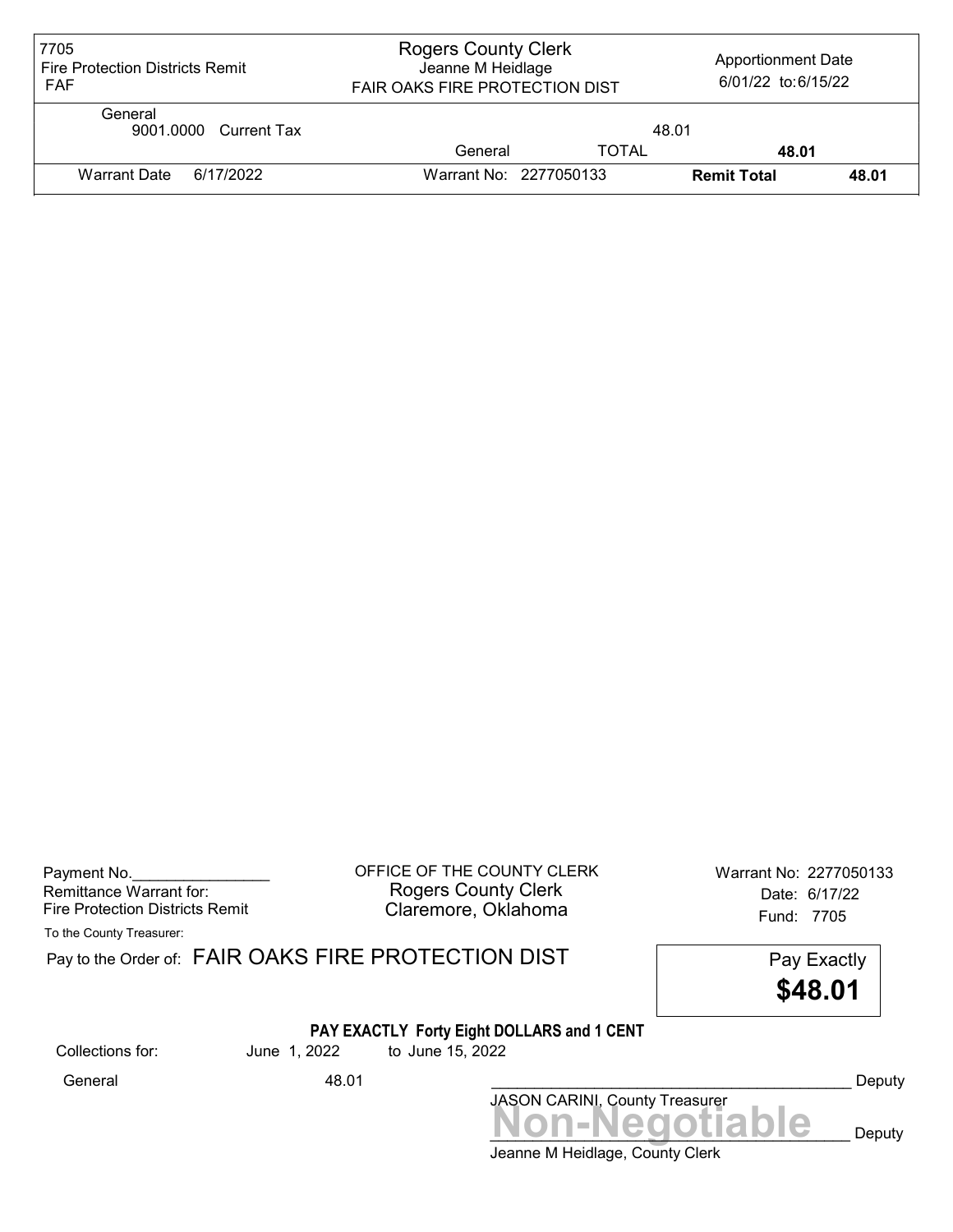| 7706<br>Career Tech Remit<br><b>VT11</b> |                       | <b>Rogers County Clerk</b><br>Jeanne M Heidlage<br>NORTHEAST VO TECH 11 |                        | <b>Apportionment Date</b><br>6/01/22 to:6/15/22 |           |
|------------------------------------------|-----------------------|-------------------------------------------------------------------------|------------------------|-------------------------------------------------|-----------|
| <b>Building</b>                          |                       |                                                                         |                        |                                                 |           |
| 9001.0000                                | <b>Current Tax</b>    |                                                                         | 992.27                 |                                                 |           |
| 9002.0000                                | Prior Tax             |                                                                         | 740.11                 |                                                 |           |
| 9003.0000                                | Back Tax              |                                                                         | 121.18                 |                                                 |           |
|                                          |                       | <b>Building</b>                                                         | <b>TOTAL</b>           | 1,853.56                                        |           |
| General                                  |                       |                                                                         |                        |                                                 |           |
| 9001.0000                                | <b>Current Tax</b>    |                                                                         | 10,190.49              |                                                 |           |
| 9002.0000                                | Prior Tax             |                                                                         | 7,601.04               |                                                 |           |
| 9003.0000                                | Back Tax              |                                                                         | 1,244.35               |                                                 |           |
| 9008.0000                                | Interest Income Funds |                                                                         | 1.18                   |                                                 |           |
|                                          |                       | General                                                                 | <b>TOTAL</b>           | 19,037.06                                       |           |
| <b>Warrant Date</b>                      | 6/17/2022             |                                                                         | Warrant No: 2277060045 | <b>Remit Total</b>                              | 20,890.62 |

Payment No. 2277060045 Rogers County Clerk Date: 6/17/22 Career Tech Remit **Claremore, Oklahoma Career Tech Remit 17706** 

To the County Treasurer:

Pay to the Order of: NORTHEAST VO TECH 11 Pay Exactly



## PAY EXACTLY Twenty Thousand Eight Hundred Ninety DOLLARS and 62 CENTS

Collections for: June 1, 2022 to June 15, 2022

Building 1,853.56

19,037.06

Non-Negotiable Deputy JASON CARINI, County Treasurer

Deputy